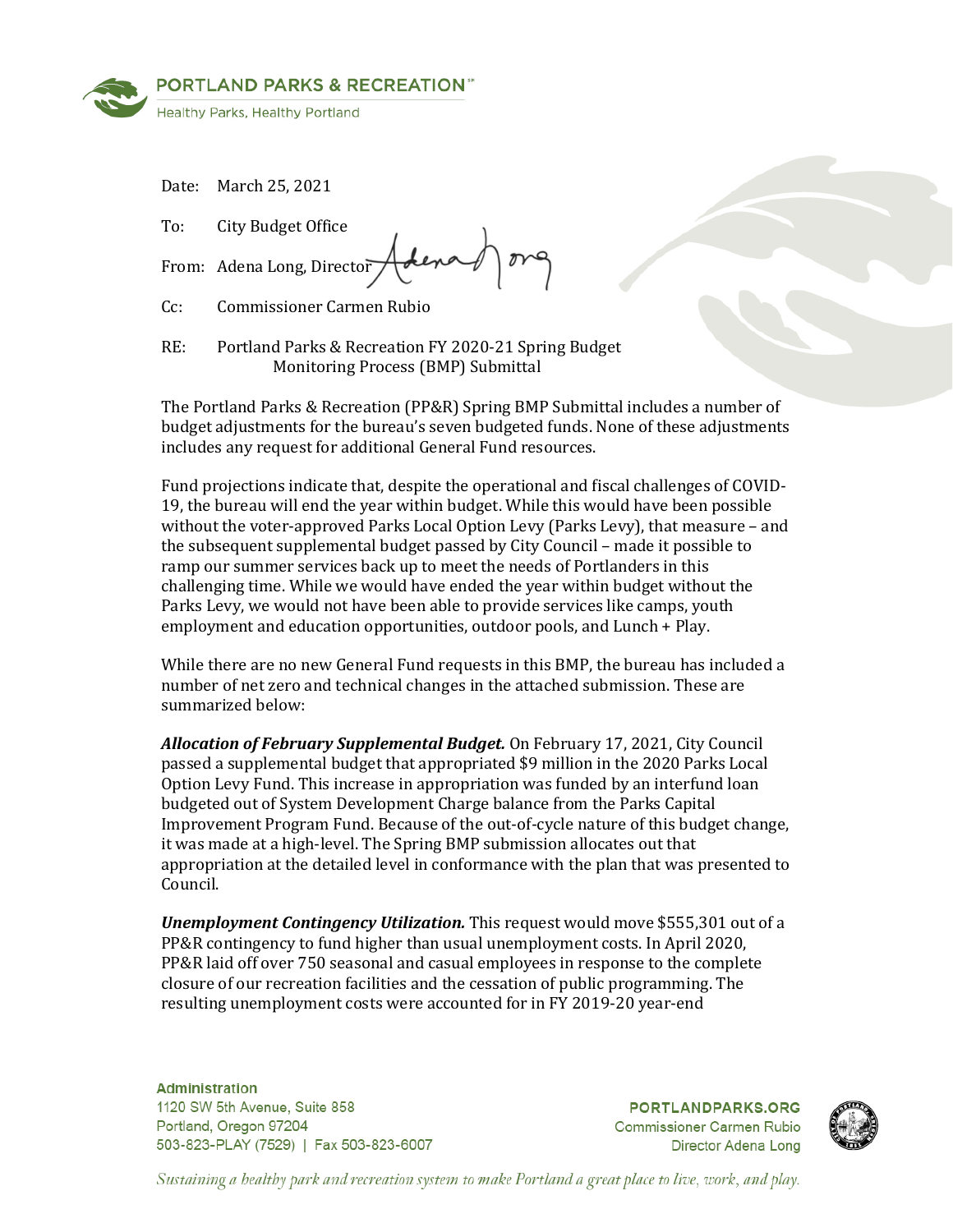projections. Those charges did not hit the bureau's budget until after that fiscal year had closed. Therefore City Council appropriated the FY 2019-20 underspending to be carried over as a contingency in PP&R's budget to cover these extraordinary costs. In a typical year, the bureau spends less than \$200,000 in unemployment claims; through only eight months of the current fiscal year, costs are nearly \$900,000 with final claims anticipated to be \$1.4 million.

*One-Time Carryover for Sustainable Future Program.* In the current fiscal year, the City Council appropriated \$358,648 in one-time resources to fund two years of program management for the Sustainable Future program. This program will coordinate the bureau's efforts to align equitable service levels with available resources – for the long term. This critical position was filled in January 2021. This request would carry over \$304,948 of the initial allocation to fund the position for the remaining year and a half.

*Fleet Acquisition Carryover.* Acquisition of vehicles and heavy equipment can take many months and often crosses two – and sometimes three – fiscal years. This long lead-time, along with the use-it-or-lose-it nature of General Fund resources, has led to funding and timing challenges over the last several years – often resulting in PP&R losing funding for previously ordered vehicles. As a result of successful collaboration with the City Budget Office and CityFleet, PP&R is implementing a new mechanism for managing this technical problem. The Spring BMP includes the carryover of \$703,738 using this new tool.

*Capital Budget Adjustments.* Reduction of \$12.9 million in the Parks Capital Improvement Program Fund are included to account for revised timelines for a number of capital projects. These projects will be rebudgeted in FY 2021-22 to account for these revised timelines.

In addition to budget changes, the attached submission includes projections for all funds. These projections are largely in line with current or adjusted budgets.

Thank you for your consideration of this request.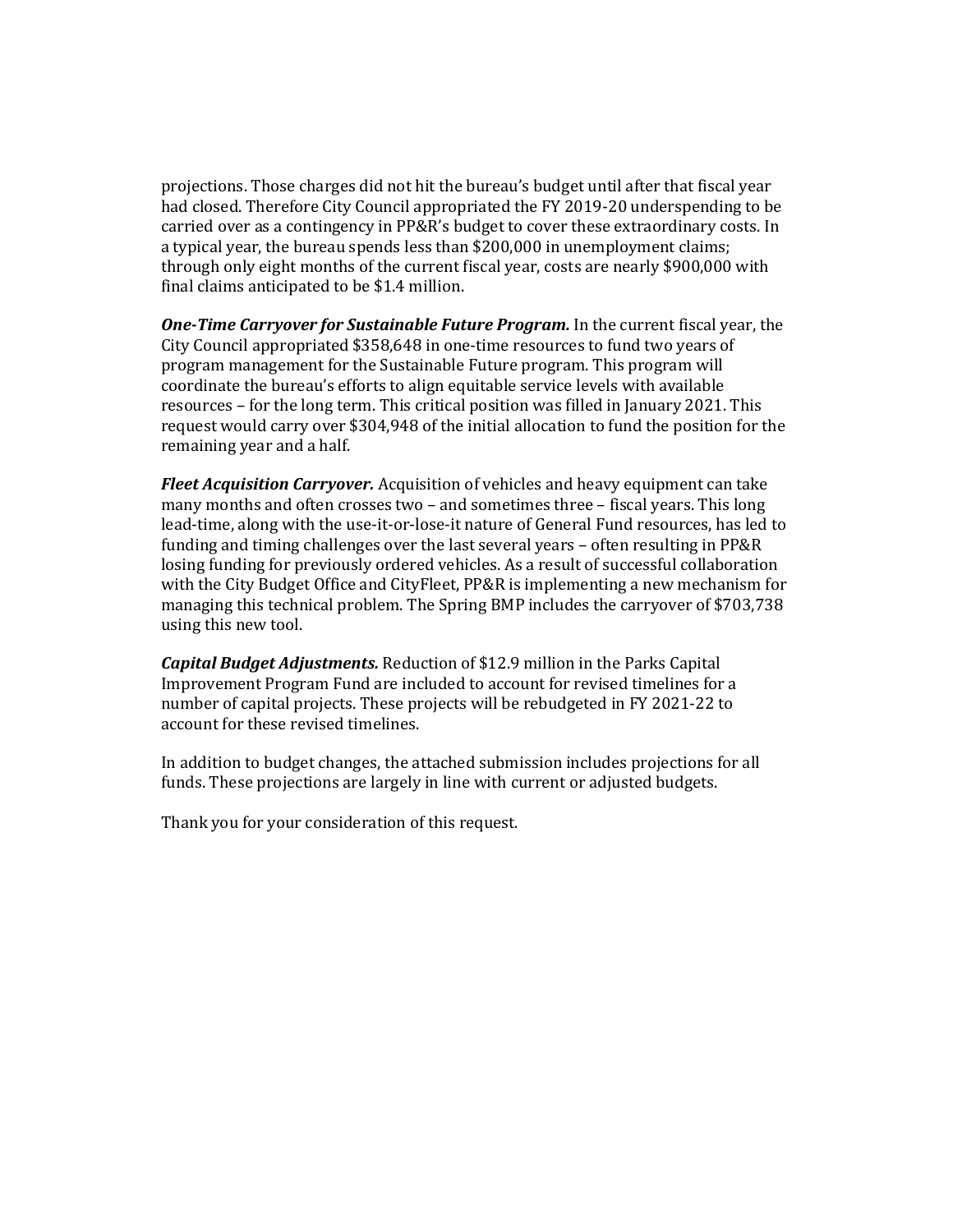## **PK - Portland Parks & Recreation DP Type Technical Adjustments**

**Request Name:** 11649 -Interfund Loan Allocations

### **Package Description**

On February 17, 2021, City Council passed a supplemental budget that appropriated \$9 million in the 2020 Parks Local Option Levy Fund. This increase in appropriation was funded by an interfund loan budgeted out of System Development Charge balance from the Parks Capital Improvement Program Fund. Because of the out-of-cycle nature of this budget change, it was made at a high-level. The Spring BMP submission allocates out that appropriation at the detailed level in conformance with the plan that was presented to Council.

### **Service Impacts**

This allocation will allow the bureau to ramp-up services for Summer 2021 including camps, outdoor pools, Lunch + Play and youth employment opportunities.

### **Equity Impacts**

This allocation of funding will ensure the provision of summer programming, with a focus on BIPOC, immigrant & refugee families, and families with low incomes. PP&R is working with partner organizations to increase outreach to these groups.

| <b>Account Name</b> |                                        | 2020-21 SPRING Requested<br>Adj |
|---------------------|----------------------------------------|---------------------------------|
| Expense             | <b>Debt Service</b>                    | $-9,000,000$                    |
|                     | <b>External Materials and Services</b> | 4,253,439                       |
|                     | Fund Transfers - Expense               | 9,000,000                       |
|                     | Internal Materials and Services        | 377,500                         |
|                     | Personnel                              | -4,630,939                      |
| <b>Expense</b>      | Sum:                                   | 0                               |
| <b>Account Name</b> |                                        | 2020-21 SPRING Requested<br>Adj |
| Revenue             | Bond & Note Proceeds                   | $-9,000,000$                    |
|                     | Fund Transfers - Revenue               | 9,000,000                       |
| <b>Revenue</b>      | Sum:                                   | 0                               |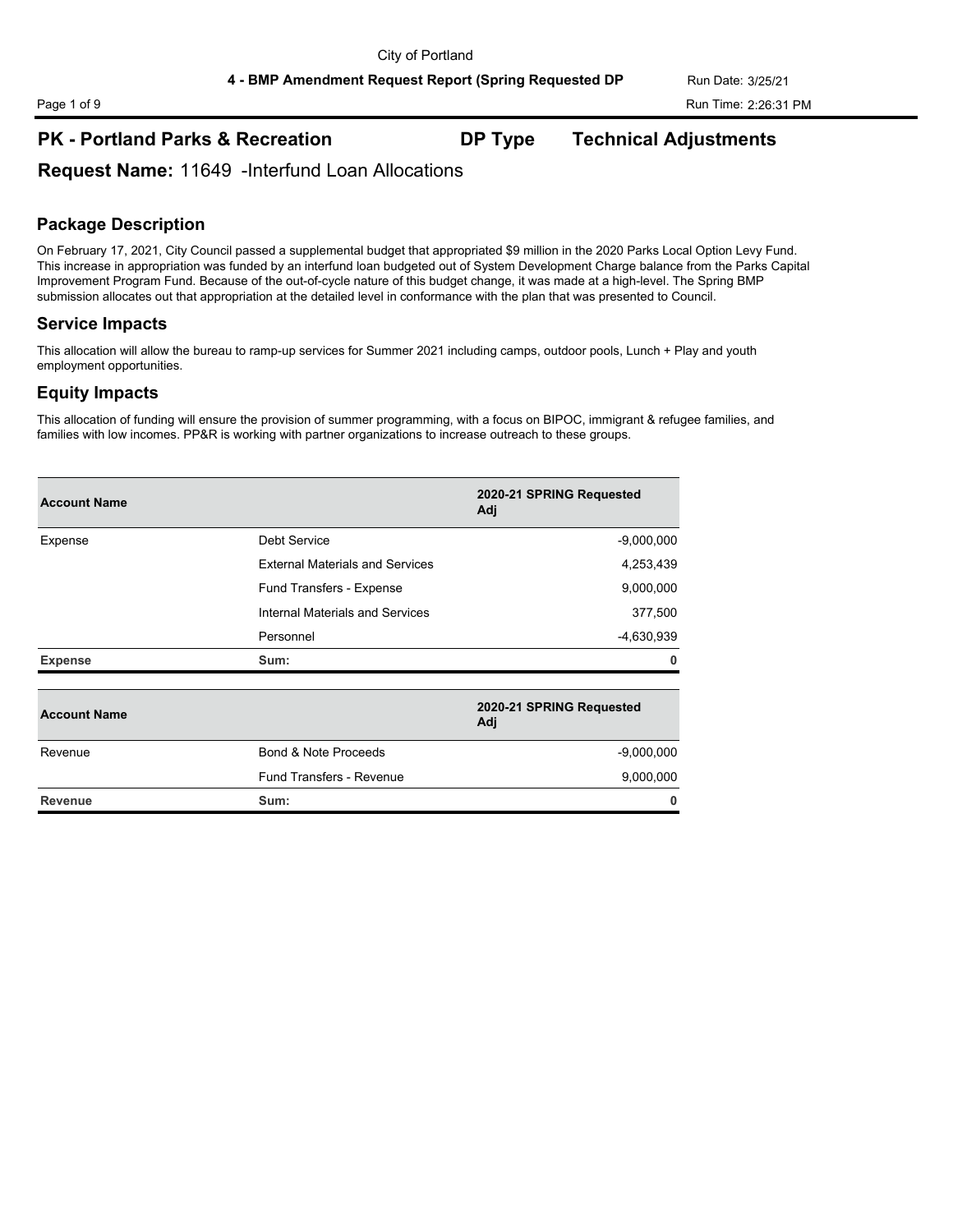## **PK - Portland Parks & Recreation DP Type Internal Transfer**

**Request Name:** 11667 -Transfer Fleet Resources to Capital Subfund

### **Package Description**

This Decision Package transfers General Fund resources that have been reserved for approved, in-process Fleet purchases to the PP&R Capital Fleet Subfund to preserve these resources until the Fleet equipment can be procured, delivered, and billed.

Cost Est Vehicle Description \$6,000 FSR 21-437 Heavy Equipment Lead Abatement Trailer \$35,000 FSR 21-436 Heavy Equipment Ventrack Slope Mower \$65,000 FSR 20-426 PRMS Ford Transit Cargo Van for New FM \$135,000 FSR 19-468 Urban Forestry Ford F550 Truck Aerial Platform \$135,000 FSR 19-469 Urban Forestry Ford F550 Truck Aerial Platform \$9,500 FSR 21-430 Athletic Field Maintenance John Deere Light Gator \$9,500 FSR 21-431 Athletic Field Maintenance John Deere Light Gator \$37,619 FSR 19-480 Park Ranger Program Ford Ranger \$37,619 FSR 19-480 Park Ranger Program Ford Ranger \$50,000 FSR 20-421 Horticultural Services box truck \$41,000 FSR 21-409 Downtown/NW Maintenance Ford Ranger \$35,000 FSR 21-414 Community Gardens Pickup \$8,000 FSR 21-415 Community Gardens Dumping Trailer \$40,000 FSR 20-428 City Nature Pickup \$9,500 FSR 21-429 Turf Maintenance Gator \$50,000 PKCN1 (No FSR yet) City Nature Pickup \$703,738

### **Service Impacts**

Fleet has been diligently working with PP&R and other bureaus to streamline the Fleet acquisition process and minimize service impacts to bureaus and the communities we serve.

### **Equity Impacts**

| <b>Account Name</b> |                                        | 2020-21 SPRING Requested<br>Adj |  |
|---------------------|----------------------------------------|---------------------------------|--|
| Expense             | <b>External Materials and Services</b> | $-155,000$                      |  |
|                     | Fund Transfers - Expense               | 703,738                         |  |
|                     | Internal Materials and Services        | 180,000                         |  |
|                     | Personnel                              | $-25,000$                       |  |
| <b>Expense</b>      | Sum:                                   | 703,738                         |  |
| <b>Account Name</b> |                                        | 2020-21 SPRING Requested<br>Adj |  |
| Revenue             | <b>Fund Transfers - Revenue</b>        | 703,738                         |  |
| <b>Revenue</b>      | Sum:                                   | 703,738                         |  |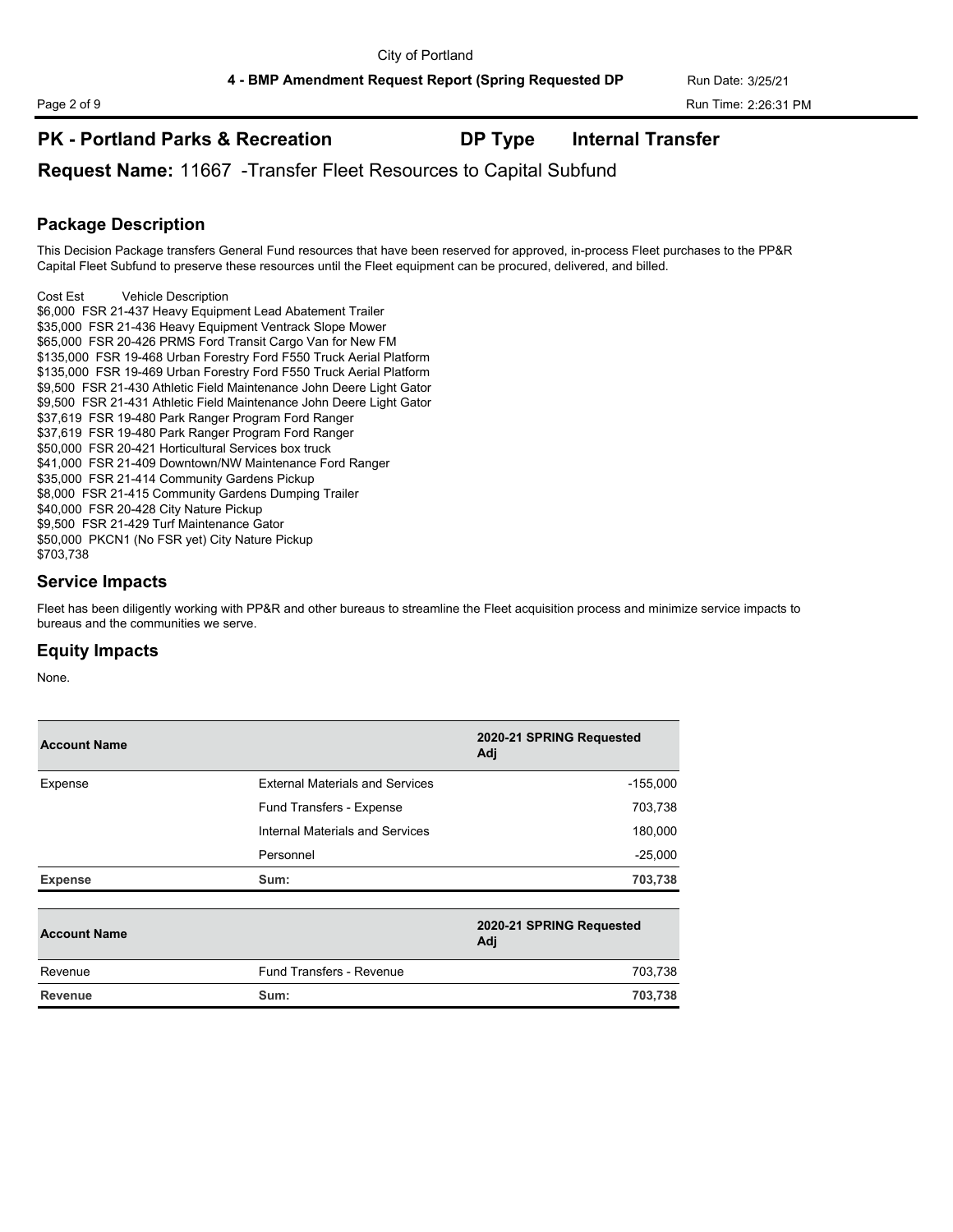### **PK - Portland Parks & Recreation DP Type Technical Adjustments**

**Request Name:** 11669 -Urban Forestry Technical Adjustments

# **Package Description**

In addition to minor technical adjustments, the package adds expense and offsetting transfers from the Tree Planting and Preservation Fund (220060) for a limited term Botanic Specialist II. No general fund is requested to support this limited term.

### **Service Impacts**

The limited term Botanic Specialist II will enable an increase in tree planting as guided by Growing a More Equitable Forest, the city's tree planting strategy. The position is required for increasing the quantity of trees planted in priority low income, low canopy, and racially diverse areas of the city.

### **Equity Impacts**

This position will work specifically in areas of the city identified as priority planting areas because they have low tree canopy, a high concentration of BIPOC residents, and a high proportion of residents are low-income. In preparation for an increase in tree planting, the bureau conducted an intensive one-year project to develop a tree planting strategy. Extensive community engagement occurred to guide the strategy, including five culturally-specific focus groups (African, Bhutanese, Latin-x, Slavic, and Vietnamese communities). The project was guided by a diverse Community Advisory Committee which included people of color, immigrants, refugees, and residents from affected communities. Community surveys were also conducted in multiple languages.

| <b>Account Name</b> |                                        | 2020-21 SPRING Requested<br>Adj |
|---------------------|----------------------------------------|---------------------------------|
| Expense             | <b>External Materials and Services</b> | $-29,304$                       |
|                     | Internal Materials and Services        | $-2,058$                        |
|                     | Personnel                              | 31,362                          |
| <b>Expense</b>      | Sum:                                   | 0                               |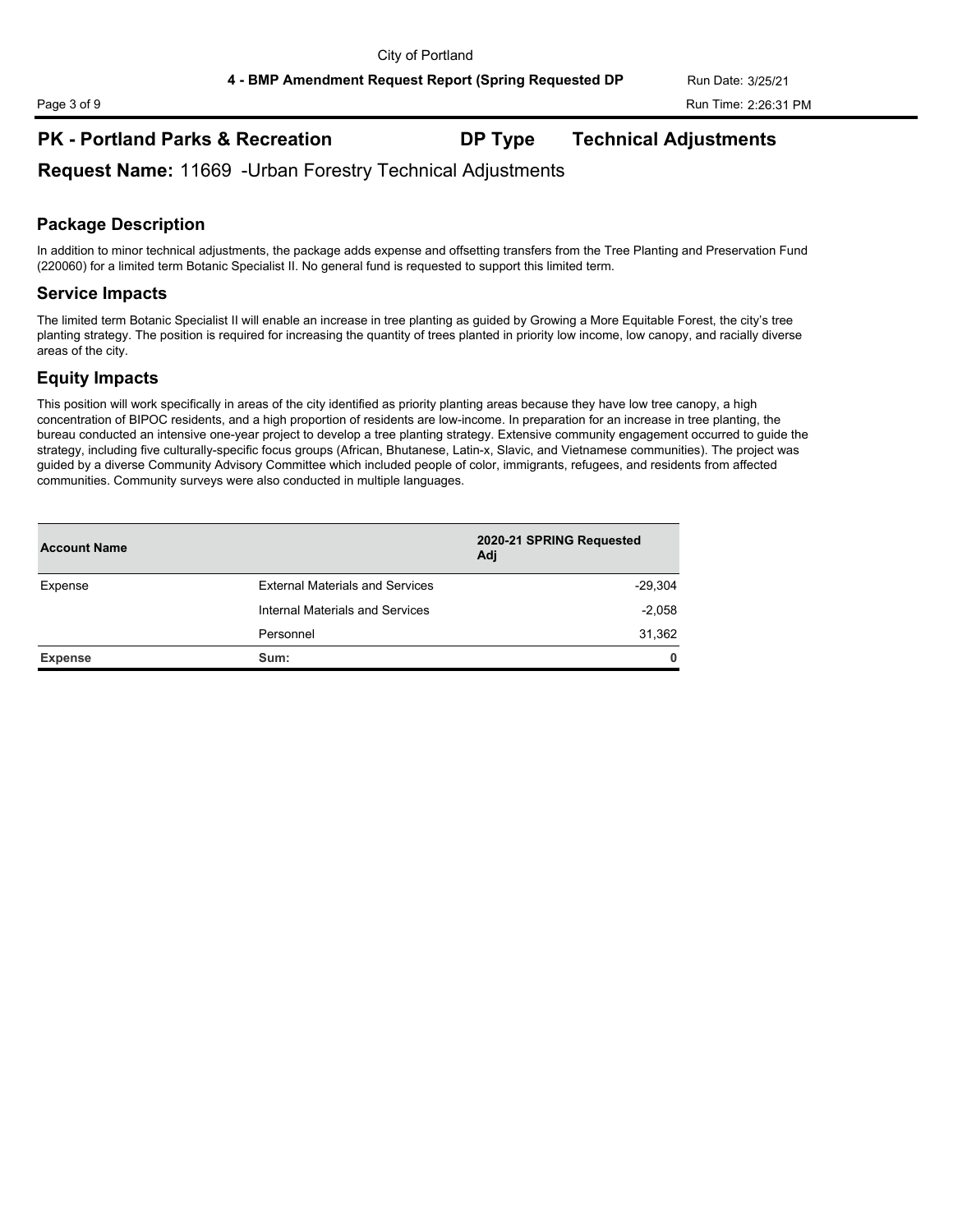# **PK - Portland Parks & Recreation DP Type Technical Adjustments**

**Request Name:** 11676 -Land Stewardship Technical Adjustments

# **Package Description**

Making net zero technical adjustments, such as re-allocation of funds to address needs in other areas. Also, some funds were reallocated for vehicle purchases.

## **Service Impacts**

Allows the division to re-allocate funds where additional attention is needed.

# **Equity Impacts**

None

| <b>Account Name</b> |                                        | 2020-21 SPRING Requested<br>Adj |
|---------------------|----------------------------------------|---------------------------------|
| Expense             | <b>External Materials and Services</b> | $-58,139$                       |
|                     | Internal Materials and Services        | 25,000                          |
|                     | Personnel                              | 33,139                          |
| <b>Expense</b>      | Sum:                                   | n                               |
| <b>Account Name</b> |                                        | 2020-21 SPRING Requested<br>Adj |
| Revenue             | <b>General Fund Discretionary</b>      | $\Omega$                        |
|                     | Interagency Revenue                    | 0                               |
| <b>Revenue</b>      | Sum:                                   | O                               |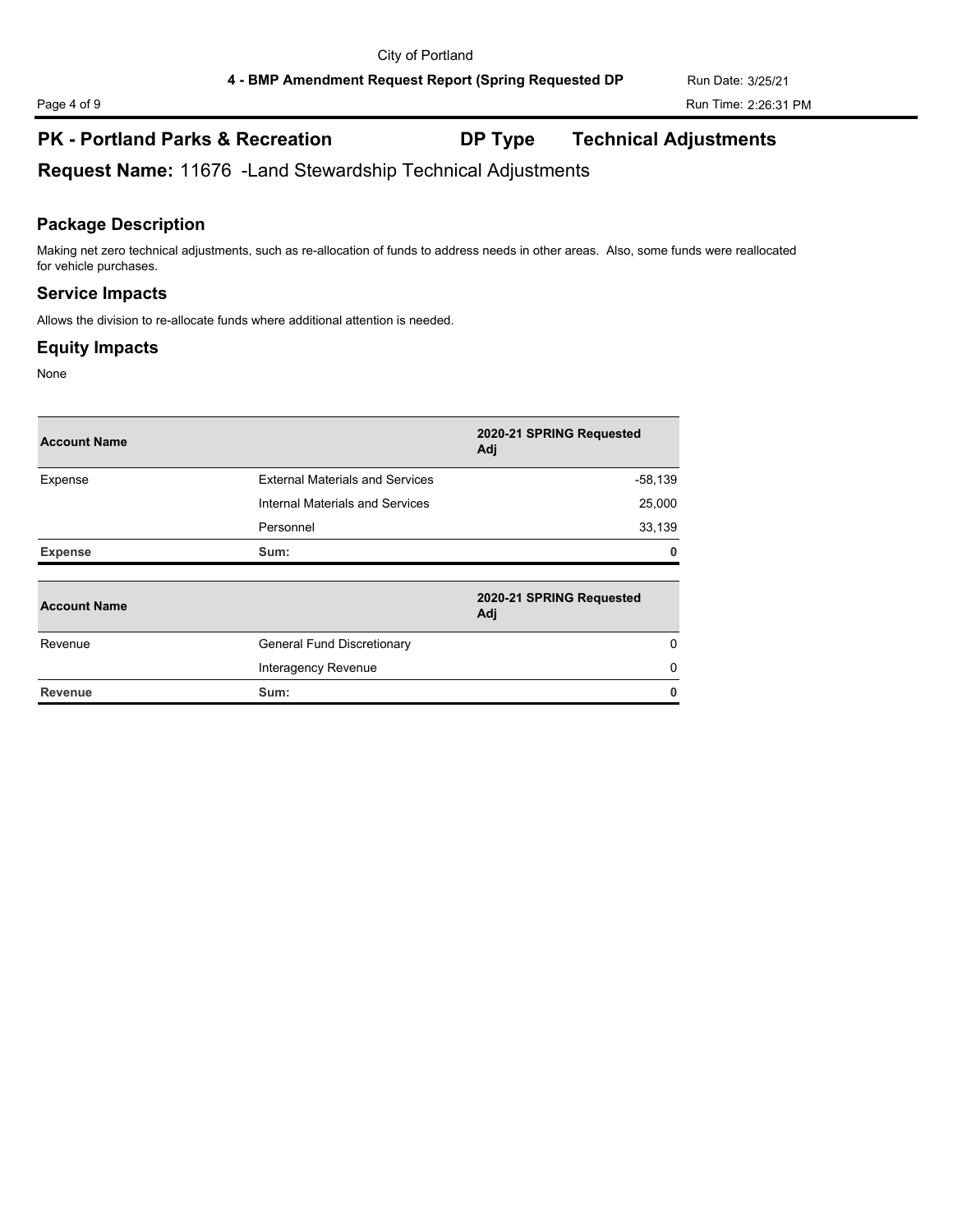# **PK - Portland Parks & Recreation DP Type Technical Adjustments**

**Request Name:** 11677 -Enterprise and Grant Fund Technical Adjustments

### **Package Description**

Technical adjustments to Golf/PIR, and one former grant being absorbed by the general fund.

Golf - Adjusted greens fees revenue up for each course, due to significant increase in demand across the program. Also increased budgets for casual staffing, capital outlay and EMS to cover projected elevated need for those expenses. Finally, adjusted contingency up due to projected increase in revenues.

PIR - Removed donations revenue from sub fund 604001, due to responsible event being canceled (COVID-19 closure); also reduced personnel and EMS based on projections, and likewise reduced contingency. These changes were due to impacts of the COVID-19 virus and the subsequent closure and cancelation of several large events at PIR.

Grants - PP&R and OMF Grants division agreed that PP&R should absorb funding for the Oregon State Marine Board grant. This change increased expected revenue and matching expenses for the program.

### **Service Impacts**

There are no service level changes associated with these adjustments. They are revenue adjustments (and the related expense changes), responsive to current demand.

### **Equity Impacts**

| <b>Account Name</b> |                                        | 2020-21 SPRING Requested<br>Adj |
|---------------------|----------------------------------------|---------------------------------|
| Expense             | Capital Outlay                         | 50,000                          |
|                     | Contingency                            | 518,098                         |
|                     | <b>External Materials and Services</b> | 173,404                         |
|                     | Personnel                              | $-130,000$                      |
| <b>Expense</b>      | Sum:                                   | 611,502                         |
|                     |                                        |                                 |

| <b>Account Name</b> |                             | 2020-21 SPRING Requested<br>Adj |  |
|---------------------|-----------------------------|---------------------------------|--|
| Revenue             | <b>Charges for Services</b> | 621,502                         |  |
|                     | Miscellaneous               | $-10,000$                       |  |
| <b>Revenue</b>      | Sum:                        | 611,502                         |  |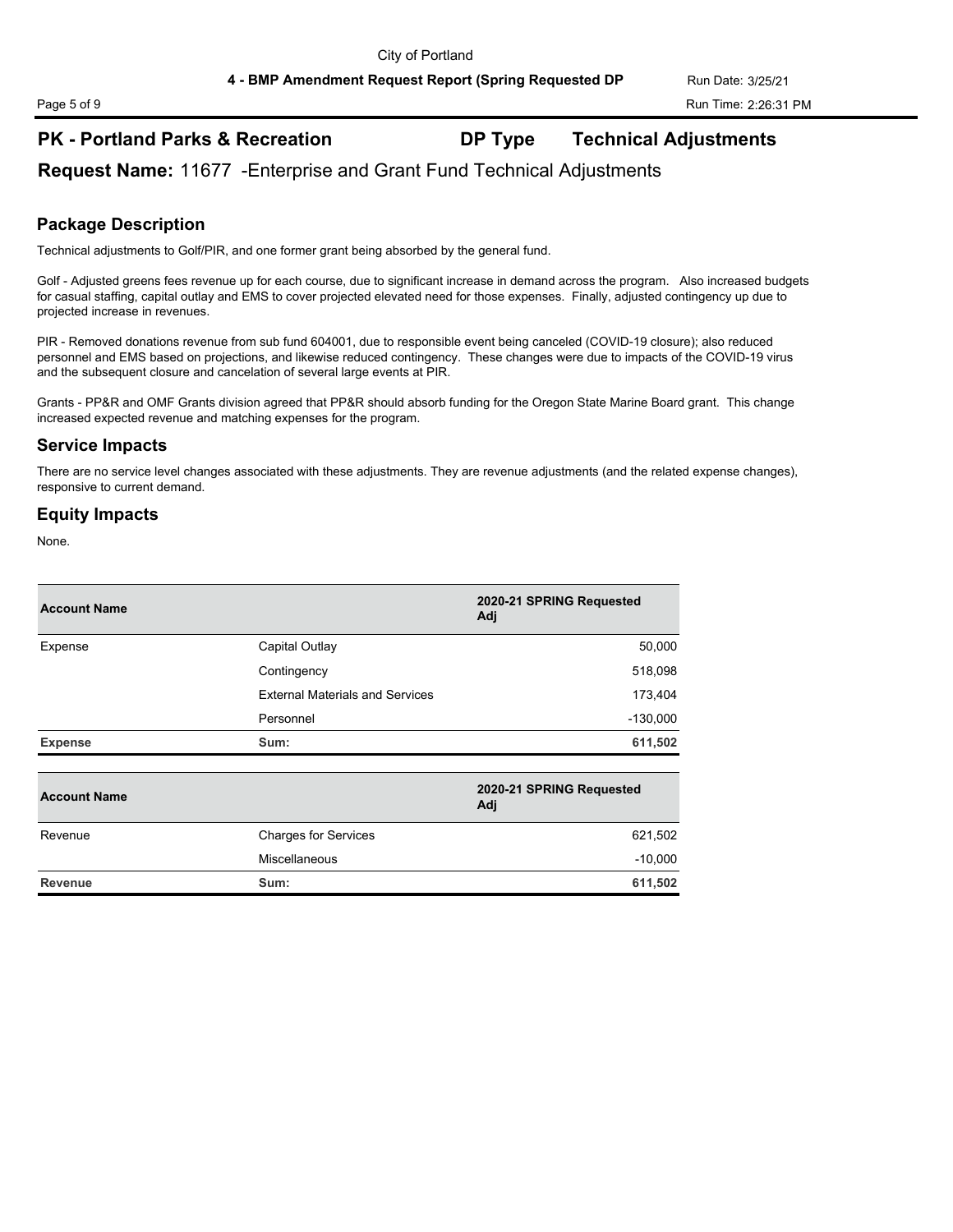# **PK - Portland Parks & Recreation DP Type Technical Adjustments**

**Request Name:** 11678 -Assets & Development Tech Adjustments

### **Package Description**

This year's Spring BMP adjustments were primarily to move two Utility Worker II resources from the Structural Services Shop to the Amenities Shop, and reduce billable work budgets which were underearning this year due to COVID.

### **Service Impacts**

COVID made it difficult to provide some service, thus the reduced billable work.

### **Equity Impacts**

| <b>Account Name</b> |                                        | 2020-21 SPRING Requested<br>Adj |  |
|---------------------|----------------------------------------|---------------------------------|--|
| Expense             | Capital Outlay                         | 9,959                           |  |
|                     | <b>External Materials and Services</b> | $-126,959$                      |  |
|                     | Internal Materials and Services        | 127,000                         |  |
|                     | Personnel                              | $-10,000$                       |  |
| <b>Expense</b>      | Sum:                                   | $\mathbf{0}$                    |  |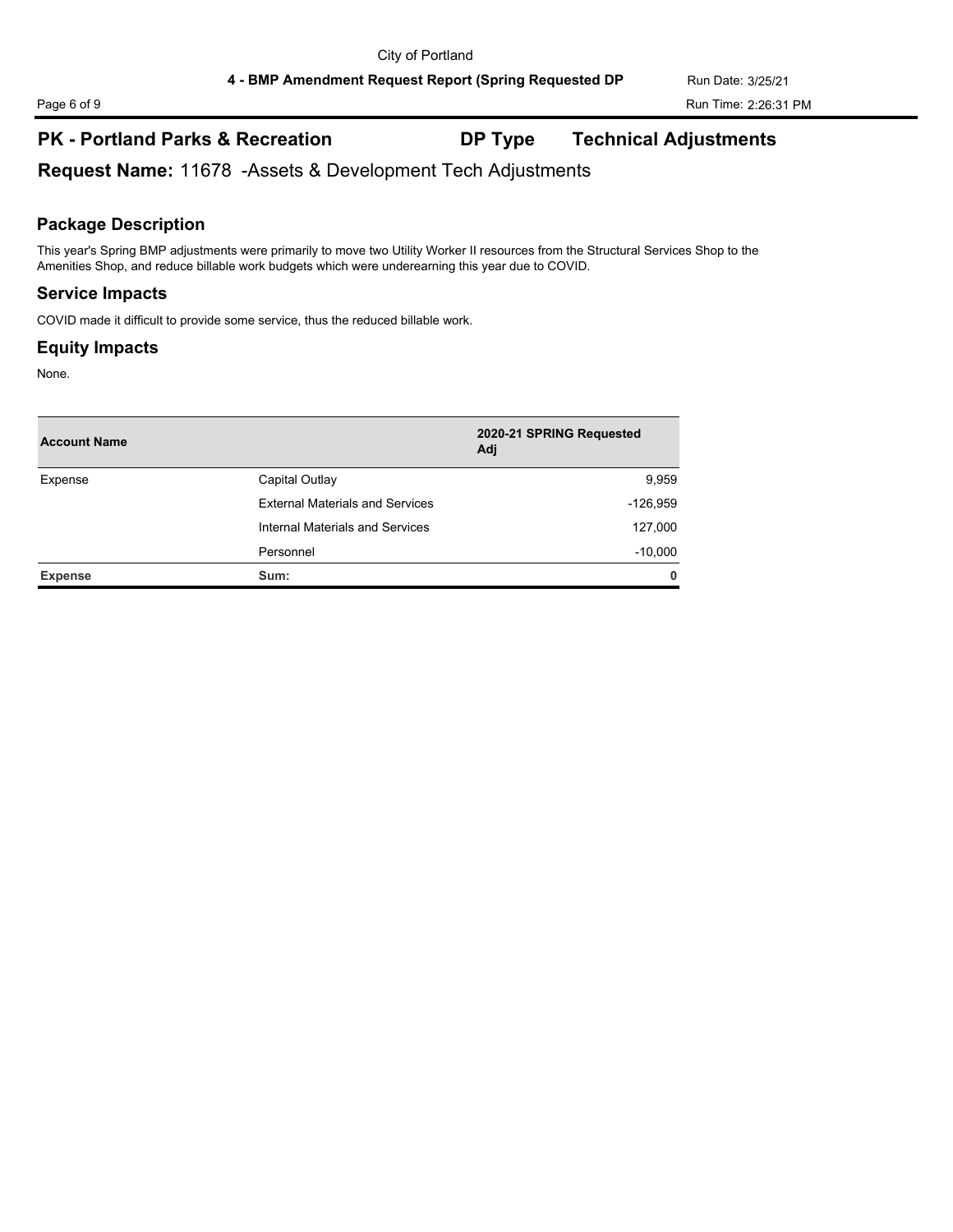# **PK - Portland Parks & Recreation DP Type Technical Adjustments**

**Request Name:** 11679 -Capital Fund Technical Adjustments

### **Package Description**

This package adjusts project budgets to align with year end projections, and then realigns BFB with the CAFR (balancing to contingency). At the beginning of the fiscal year, the budgeting philosophy was to budget most available funding so that PP&R can advance projects as quickly as possible. At Spring BMP, as year end projections become more dialed in, we reduce the budgets to more closely align with projected spending.

### **Service Impacts**

None.

### **Equity Impacts**

| <b>Account Name</b> |                                        | 2020-21 SPRING Requested<br>Adj |
|---------------------|----------------------------------------|---------------------------------|
| Expense             | Capital Outlay                         | $-6,369,934$                    |
|                     | Contingency                            | 10,693,310                      |
|                     | <b>External Materials and Services</b> | -15,286,938                     |
|                     | Fund Transfers - Expense               | $-1,783,370$                    |
|                     | Internal Materials and Services        | $-53,938$                       |
|                     | Personnel                              | $-128,117$                      |
| <b>Expense</b>      | Sum:                                   | $-12,928,987$                   |
|                     |                                        |                                 |
| <b>Account Name</b> |                                        | 2020-21 SPRING Requested<br>Adj |
| Revenue             | Beginning Fund Balance                 | $-2,463,701$                    |
|                     | Bond & Note Proceeds                   | $-2,100,000$                    |
|                     | <b>Charges for Services</b>            | $-1,825,000$                    |
|                     | <b>Fund Transfers - Revenue</b>        | 323,268                         |
|                     | Intergovernmental                      | 2,433,700                       |
|                     | <b>Miscellaneous</b>                   | $-9,297,254$                    |
| Revenue             | Sum:                                   | $-12,928,987$                   |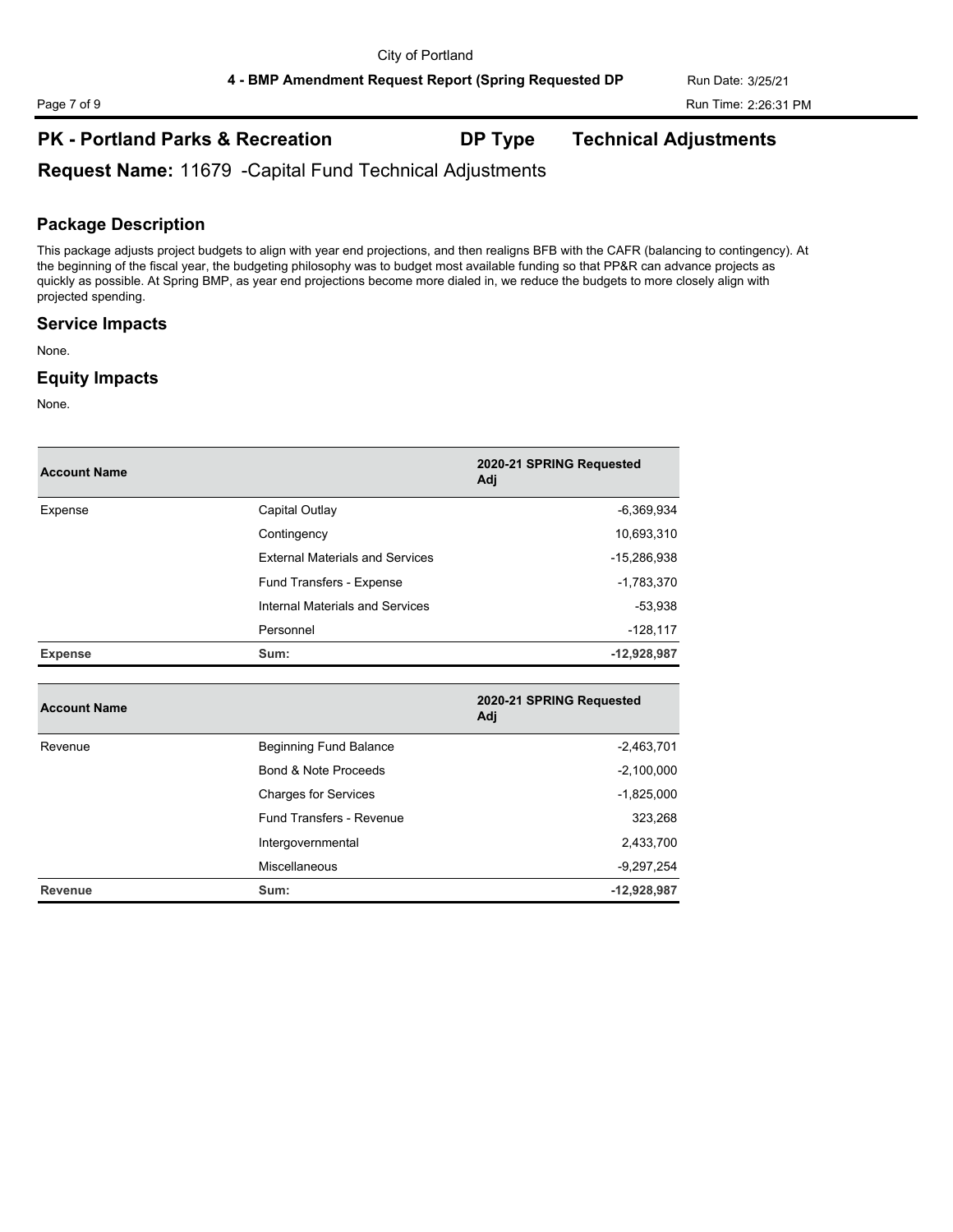## **PK - Portland Parks & Recreation DP Type GF Program Carryover**

**Request Name:** 11684 -Sustainable Futures Carryover

### **Package Description**

The FY 2020-21 Budget includes two years of General Fund one time funding of \$358,648 for 1.0 permanent FTE to provide strategic coordination of all facets of the bureau to articulate desired service levels and develop a sustainable resource plan to deliver them. This package reduces the current budget by \$304,948 to carryover into FY 2021-22 to continue support of the Sustainable Futures position.

### **Service Impacts**

This action will allow the bureau to continue efforts towards building a sustainable funding model and creating a long term strategic focus for Portland Parks and Recreation.

### **Equity Impacts**

A service delivery model that is focused on serving BIPOC and low income populations is central to PP&R's future and will be core to the work that the Sustainable Futures position is engaged in.

| <b>Account Name</b> |                            | 2020-21 SPRING Requested<br>Adj |
|---------------------|----------------------------|---------------------------------|
| Expense             | Personnel                  | $-304,948$                      |
| <b>Expense</b>      | Sum:                       | $-304,948$                      |
| <b>Account Name</b> |                            | 2020-21 SPRING Requested<br>Adj |
| Revenue             | General Fund Discretionary | $-304,948$                      |
| <b>Revenue</b>      | Sum:                       | $-304,948$                      |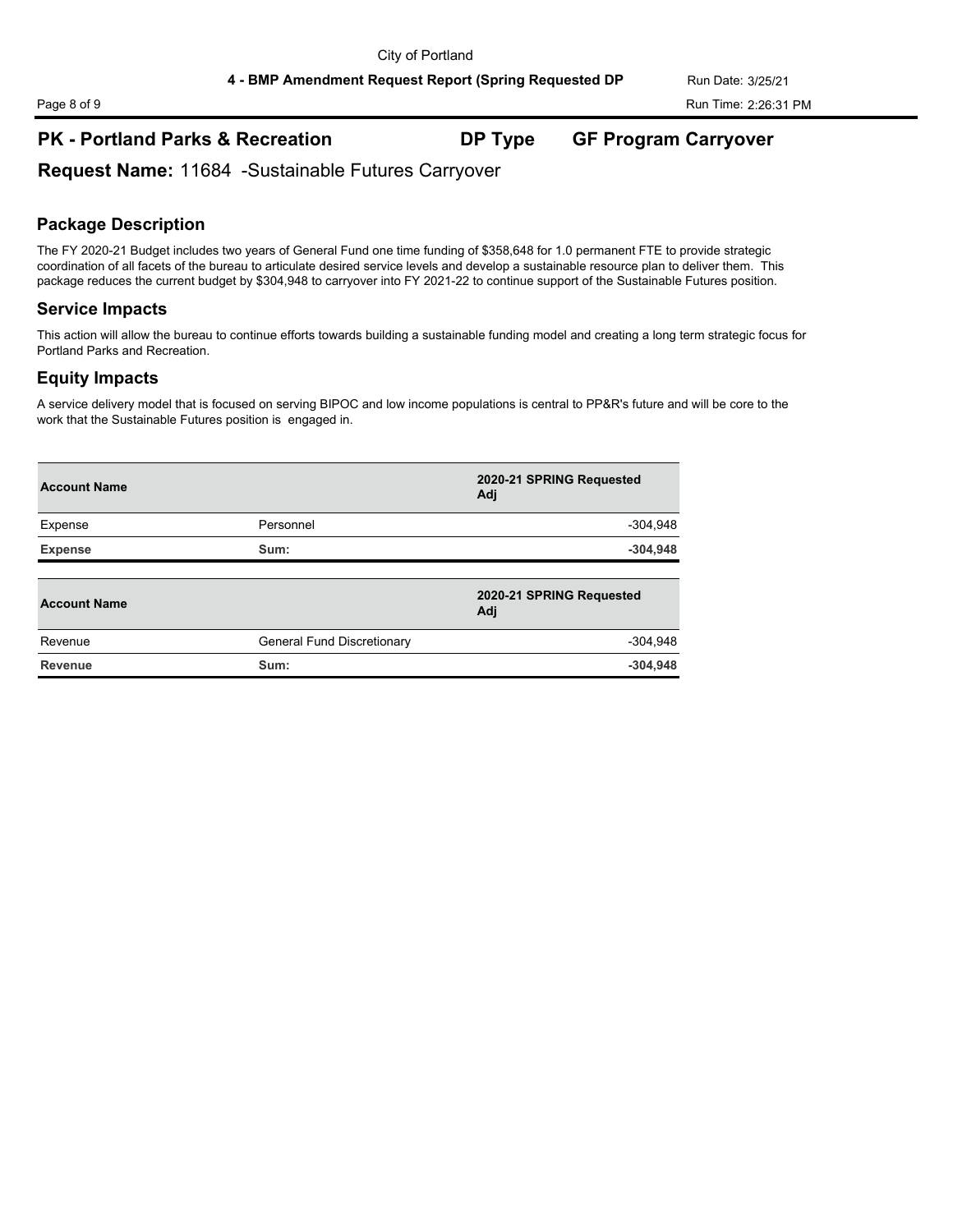## **PK - Portland Parks & Recreation DP Type Contingency**

**Request Name:** 11685 -Unemployment Benefits Contingency Allocation

## **Package Description**

This request would move \$555,301 out of a PP&R contingency to fund higher than usual unemployment costs. In April 2020, PP&R laid off over 750 seasonal and casual employees in response to the complete closure of our recreation facilities and the cessation of public programming. The resulting unemployment costs were accounted for in FY 2019-20 year-end projections. Those charges did not hit the bureau's budget until after that fiscal year had closed. Therefore City Council appropriated the FY 2019-20 underspending to be carried over as a contingency in PP&R's budget to cover these extraordinary costs. In a typical year, the bureau spends less than \$200,000 in unemployment claims; through eight months of the current fiscal year, costs are nearly \$900,000 and are expected to be \$1.4 million by year end

### **Service Impacts**

This does not reflect a service level change. It is the allocation of a previously approved carried over resource for its stated purpose.

### **Equity Impacts**

There are no direct service impacts associated with this change. Without this allocation of previously approved carryover funding, PP&R would have to cover COVID-related General Fund unemployment costs with Parks Local Option Levy, thus reducing the capacity of the levy to meet its equity goals of increasing access to program through the reduction of economic barriers.

| <b>Account Name</b> |                            | 2020-21 SPRING Requested<br>Adj |  |
|---------------------|----------------------------|---------------------------------|--|
| Expense             | Contingency                | $-555,301$                      |  |
|                     | Personnel                  | 555,301                         |  |
| <b>Expense</b>      | Sum:                       | 0                               |  |
|                     |                            |                                 |  |
| <b>Account Name</b> |                            | 2020-21 SPRING Requested<br>Adj |  |
| Revenue             | General Fund Discretionary | $\Omega$                        |  |
| <b>Revenue</b>      | Sum:                       | 0                               |  |
|                     |                            |                                 |  |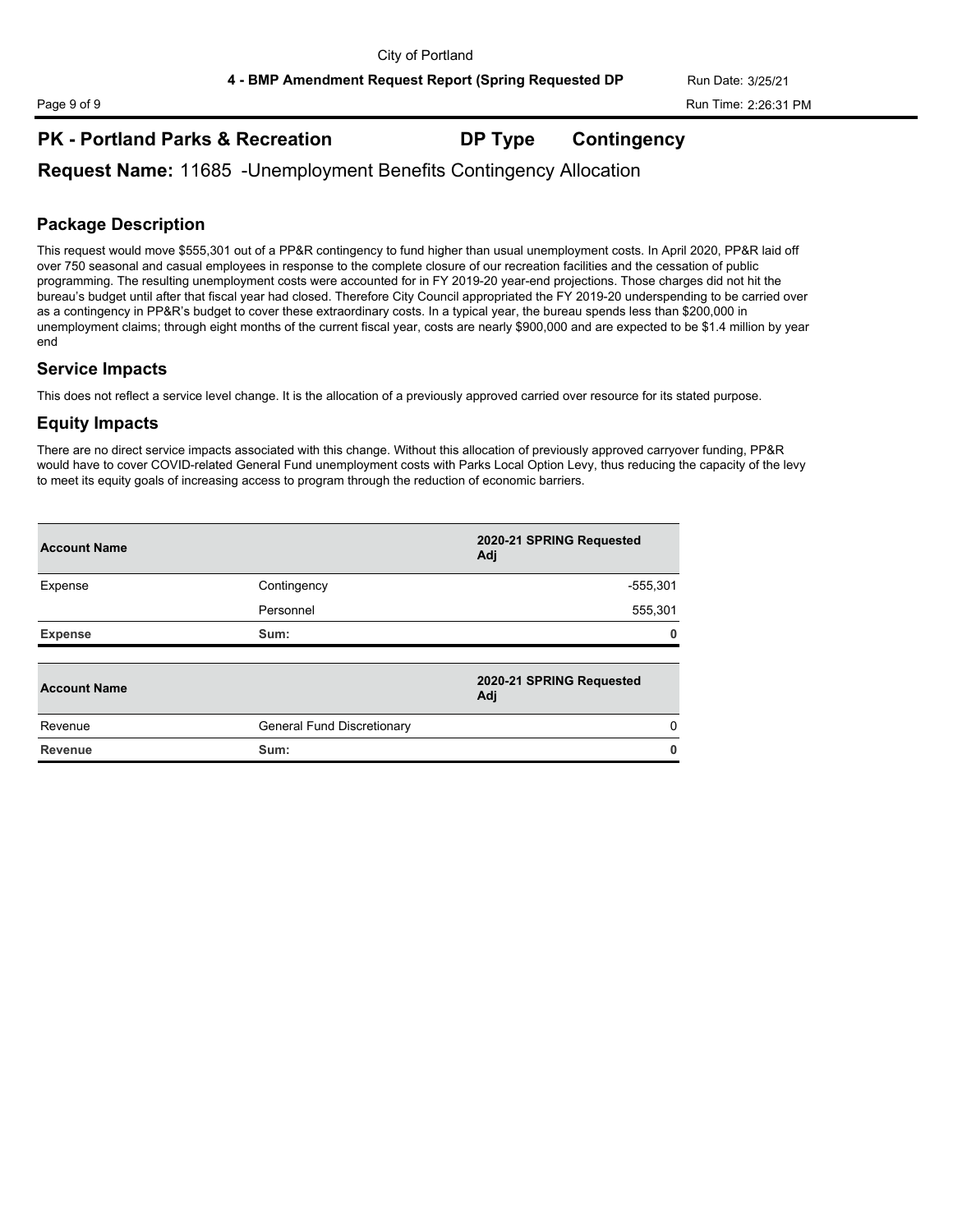| <b>Major Object</b>                    | <b>2020-21 SPRING</b><br><b>Requested Total</b> | 2020-21 February<br><b>Actuals YTD</b> | <b>2020-21 SPRING</b><br>Projection | % Projected Actuals<br>to Requested Total |
|----------------------------------------|-------------------------------------------------|----------------------------------------|-------------------------------------|-------------------------------------------|
| Capital Outlay                         | \$107,429                                       | \$198,534                              | \$198,397                           | 185%                                      |
| Contingency                            | \$0                                             | \$0                                    | \$0                                 | #DIV/0                                    |
| <b>External Materials and Services</b> | \$16,533,607                                    | \$6,750,203                            | \$15,869,015                        | 96%                                       |
| Fund Transfers - Expense               | \$703,738                                       | \$0                                    | \$703,738                           | 100%                                      |
| Internal Materials and Services        | \$10,568,066                                    | \$7,816,663                            | \$10,565,565                        | 100%                                      |
| Personnel                              | \$56,387,305                                    | \$35,922,434                           | \$56,352,876                        | 100%                                      |
| Sum:                                   | \$84,300,145                                    | \$50,687,833                           | \$83,689,591                        | 99%                                       |
| <b>Major Object</b>                    | <b>2020-21 SPRING</b><br><b>Requested Total</b> | 2020-21 February<br><b>Actuals YTD</b> | <b>2020-21 SPRING</b><br>Projection | % Projected Actuals<br>to Requested Total |
| <b>Charges for Services</b>            | \$4,279,119                                     | \$3,333,237                            | \$3,588,334                         | 84%                                       |
| General Fund Discretionary             | \$74,804,539                                    | \$0                                    | \$74,804,539                        | 100%                                      |
| Interagency Revenue                    | \$4,097,751                                     | \$2,656,053                            | \$4,345,374                         | 106%                                      |
| Intergovernmental                      | \$114,000                                       | \$0                                    | \$114,000                           | 100%                                      |
| Licenses & Permits                     | \$795,910                                       | \$668,105                              | \$717,174                           | 90%                                       |
| Miscellaneous                          | \$208,826                                       | \$90,832                               | \$120,170                           | 58%                                       |
| Taxes                                  | \$0                                             | \$420                                  | \$0                                 | #DIV/0                                    |
| Sum:                                   | \$84,300,145                                    | \$6,748,648                            | \$83,689,591                        | 99%                                       |

#### **Revenue Discussion**

Revenue within the Service Charges and Fees and Miscellaneous categories are down significantly from Adopted budgeted levels as a result of social distancing measures put in place due to COVID-19. As of mid March all PP&R community centers and pools remain closed. In addition, revenue related to park permitted activities and events is significantly down and is not expected to be anywhere near typical levels before year end. Significant budget adjustments were made in the Fall BMP and overall revenue are expected to be at or near anticipated Fall BMP projections.

Overall License and Permit revenue is projected to be near budgeted levels.

#### **Revenue Risks**

The current public health crisis is fluid and subject to change but PP&R is planning to provide programming for summer 2021, which is included in current year end projections. Permitted park activities, particularly large events, are expected to be significantly impacted by COVID restrictions and are factored into year end projections.

#### **Expenditure Discussion**

Expenditures in the bureau, particularly within the recreation program, are atypical due to COVID restrictions that have forced community centers and pools to remain closed for the year. With the passage of the Parks Levy in November 2020, summer programming is expected to resume. Expenditures related to park maintenance remain more in line with typical patterns and are and expected to be within budgeted levels. The bureau is transferring \$703k to a Capital Reserve subfund for Fleet purchases.

#### **Expenditure Risks**

Unemployment insurance claims are significantly over budget due to the layoffs associated with community center and pool closures. The bureau typically spends \$200k annually on unemployment insurance but will likely be near \$1.4 million by year end.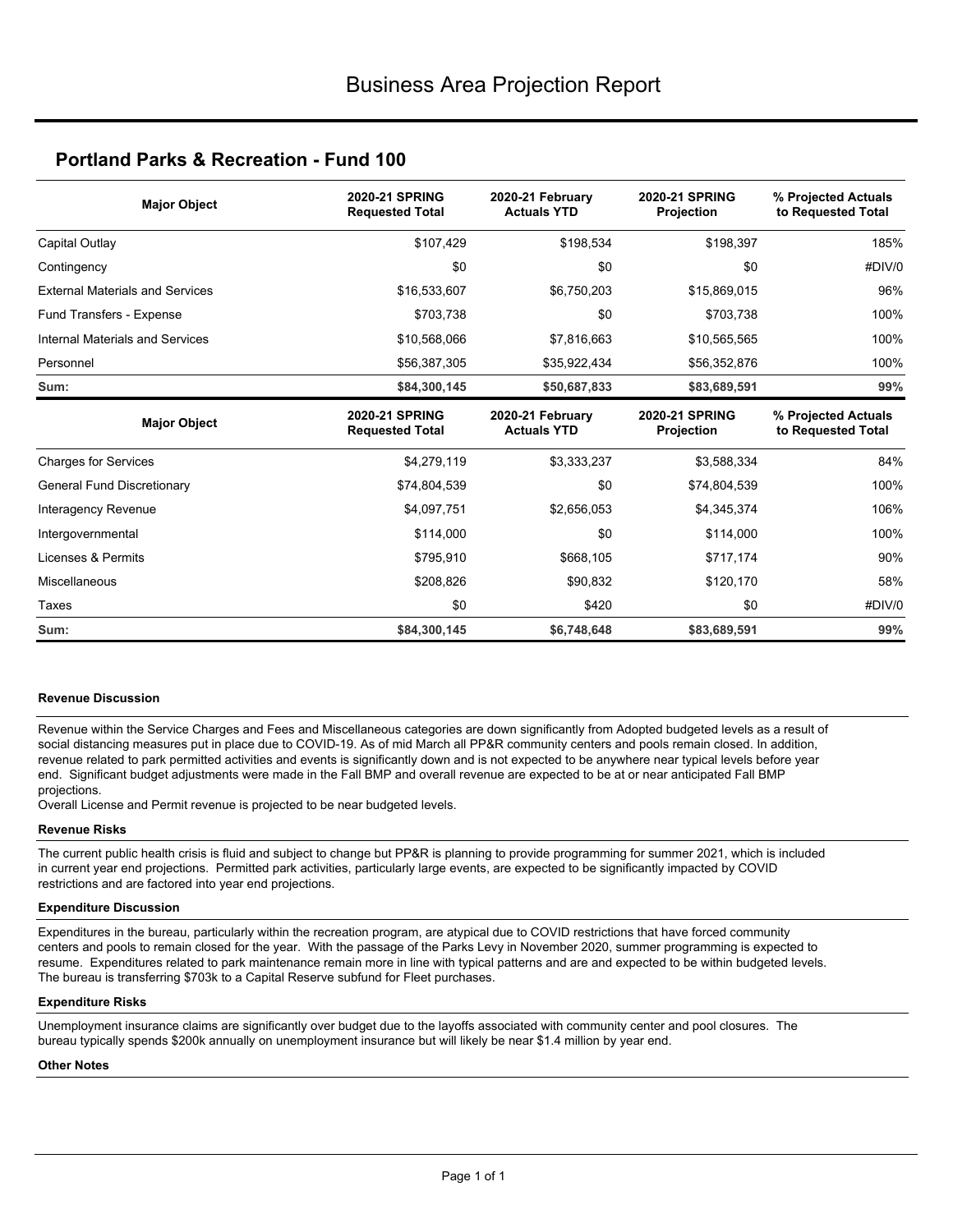| <b>Major Object</b>             | <b>2020-21 SPRING</b><br><b>Requested Total</b> | 2020-21 February<br><b>Actuals YTD</b> | <b>2020-21 SPRING</b><br><b>Projection</b> | % Projected Actuals<br>to Requested Total |
|---------------------------------|-------------------------------------------------|----------------------------------------|--------------------------------------------|-------------------------------------------|
| Contingency                     | \$280                                           | \$0                                    | \$280                                      | 100%                                      |
| Sum:                            | \$280                                           | \$0                                    | \$280                                      | 100%                                      |
|                                 |                                                 |                                        |                                            |                                           |
| <b>Major Object</b>             | <b>2020-21 SPRING</b><br><b>Requested Total</b> | 2020-21 February<br><b>Actuals YTD</b> | <b>2020-21 SPRING</b><br><b>Projection</b> | % Projected Actuals<br>to Requested Total |
| <b>Fund Transfers - Revenue</b> | \$280                                           | \$0                                    | \$280                                      | 100%                                      |

#### **Revenue Discussion**

This fund is the remainder of the 2003 voter approved five-year temporary tax levy for Portland Parks & Recreation operations. The bulk of those funds have been expended on eligible items. Remaining resources will be moved or expended and fund will be closed out.

| <b>Revenue Risks</b>          |  |
|-------------------------------|--|
| None.                         |  |
| <b>Expenditure Discussion</b> |  |
| Fund to be closed out.        |  |
| <b>Expenditure Risks</b>      |  |
| None.                         |  |
| <b>Other Notes</b>            |  |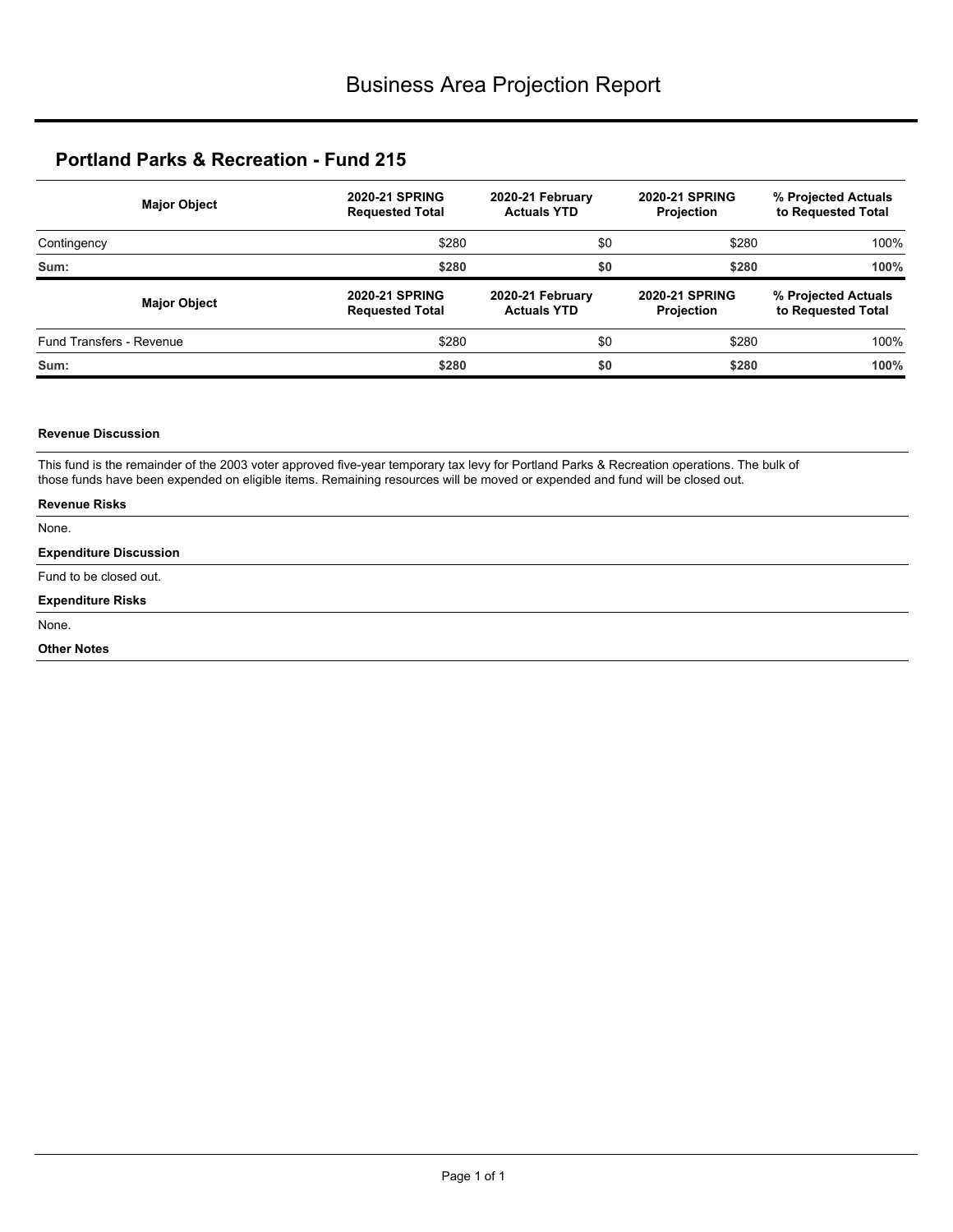| <b>Major Object</b>                    | <b>2020-21 SPRING</b><br><b>Requested Total</b> | 2020-21 March<br><b>Actuals YTD</b> | <b>2020-21 SPRING</b><br><b>Projection</b> | % Projected Actuals<br>to Requested Total |  |
|----------------------------------------|-------------------------------------------------|-------------------------------------|--------------------------------------------|-------------------------------------------|--|
| Capital Outlay                         | \$903,349                                       | \$1,199,163                         | \$1,205,363                                | 133%                                      |  |
| <b>External Materials and Services</b> | \$1,542,223                                     | \$188,339                           | \$430,378                                  | 28%                                       |  |
| Internal Materials and Services        | \$2,282                                         | (\$226,709)                         | \$22,841                                   | 1,001%                                    |  |
| Personnel                              | \$317,254                                       | (\$1,792)                           | \$90,355                                   | 28%                                       |  |
| Sum:                                   | \$2,765,108                                     | \$1,159,001                         | \$1,748,937                                | 63%                                       |  |
| <b>Major Object</b>                    | <b>2020-21 SPRING</b><br><b>Requested Total</b> | 2020-21 March<br><b>Actuals YTD</b> | <b>2020-21 SPRING</b><br>Projection        | % Projected Actuals<br>to Requested Total |  |
| Beginning Fund Balance                 | \$0                                             | \$0                                 | \$0                                        | #DIV/0                                    |  |
| Intergovernmental                      | \$2,765,108                                     | \$2,529,558                         | \$2,379,645                                | 86%                                       |  |
| <b>Miscellaneous</b>                   | \$0                                             | \$10,844                            | \$10,844                                   | #DIV/0                                    |  |
| Sum:                                   | \$2,765,108                                     | \$2,540,402                         | \$2,390,489                                | 86%                                       |  |

### **Revenue Discussion**

The Grants Fund is where PP&R budgets all external grant funding and expenses. Grants are categorized as either operations grants or capital grants. Revenues came in higher than budgeted because of two grants that were budgeted in last Fiscal Year but delayed in finishing.

| <b>Revenue Risks</b>          |  |
|-------------------------------|--|
| None                          |  |
| <b>Expenditure Discussion</b> |  |
| None                          |  |
| <b>Expenditure Risks</b>      |  |
| None                          |  |
| <b>Other Notes</b>            |  |
| $\sim$ $\sim$                 |  |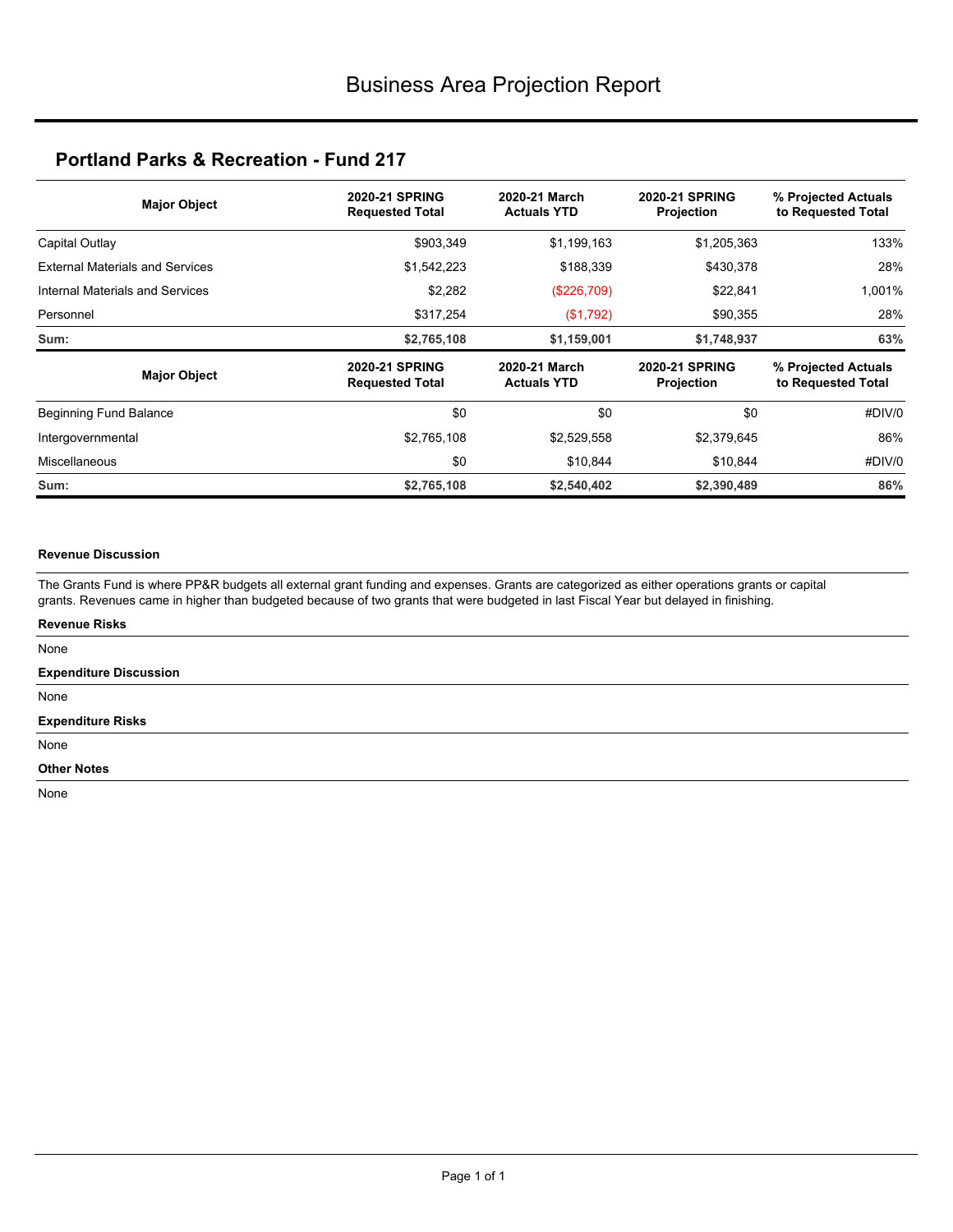| <b>Major Object</b>                    | <b>2020-21 SPRING</b><br><b>Requested Total</b> | 2020-21 March<br><b>Actuals YTD</b> | <b>2020-21 SPRING</b><br>Projection | % Projected Actuals<br>to Requested Total |
|----------------------------------------|-------------------------------------------------|-------------------------------------|-------------------------------------|-------------------------------------------|
| Contingency                            | \$1,410,326                                     | \$0                                 | \$13,355,423                        | 947%                                      |
| <b>External Materials and Services</b> | \$10,537,523                                    | \$186,375                           | \$1,070,985                         | 10%                                       |
| Fund Transfers - Expense               | \$74,130                                        | \$0                                 | \$29,630                            | 40%                                       |
| Internal Materials and Services        | \$2,213,245                                     | \$808,430                           | \$1,077,637                         | 49%                                       |
| Personnel                              | \$2,046,567                                     | \$476,108                           | \$1,134,654                         | 55%                                       |
| Sum:                                   | \$16,281,791                                    | \$1,470,914                         | \$16,668,329                        | 102%                                      |
|                                        |                                                 |                                     |                                     |                                           |
| <b>Major Object</b>                    | <b>2020-21 SPRING</b><br><b>Requested Total</b> | 2020-21 March<br><b>Actuals YTD</b> | <b>2020-21 SPRING</b><br>Projection | % Projected Actuals<br>to Requested Total |
| Beginning Fund Balance                 | \$13,529,161                                    | \$0                                 | \$13,542,124                        | 100%                                      |
| <b>Charges for Services</b>            | \$2,083,000                                     | \$1,197,937                         | \$1,596,850                         | 77%                                       |
| <b>Fund Transfers - Revenue</b>        | \$67,646                                        | \$0                                 | \$67,646                            | 100%                                      |
| Licenses & Permits                     | \$50,000                                        | \$799,688                           | \$1,065,984                         | 2,132%                                    |
| <b>Miscellaneous</b>                   | \$551,984                                       | (\$496,049)                         | \$395,725                           | 72%                                       |

### **Revenue Discussion**

The Miscellaneous revenue variance is due to unexpectedly fewer donations than in prior years. The Summer Free For All program did not have the same level of engagement this year, as programming was focused around Lunch + Play and supported by CARES funding.

The License revenue variance is due to Urban Forestry's budgeted Charge for Services revenue posting incorrectly. Additionally, there remains a variance which is largely due to COVID-19 impacts to the Washington Park Parking program.

#### **Revenue Risks**

Year-end revenue remains highly uncertain for both Summer Free For All and Washington Park Parking revenue due to the COVID-19 impacts.

#### **Expenditure Discussion**

The contingency and EMS expense variances are due to the manner in which the Parks Memorial fund is designed to work within the SAP financial system.

Sub funds are created to depict the different special revenue accounts PP&R is responsible to manage. The current configuration of SAP will not allow for expenditures to go beyond appropriation at the sub-fund level, thus PP&R budgets the majority of sub-fund balances to External Materials and Services to allow for any expenditures that might be incurred in any individual sub fund throughout the year. By budgeting to EMS rather than Contingency across most sub funds we create larger variances reported as part of Spring Projections, such as what is being experienced in this reporting period.

Personal and Internal Materials and Services expense variances are due to reduced services or repriortized efforts within Parks Memorial Fund supported programs in response to COVID-19 pandemic.

The Fund Transfer variance is due to cancelled cash transfers in the Washington Park Parking Program sub fund (\$1.825M) for capital projects that were cancelled this fiscal year or funded in other funds.

### **Expenditure Risks**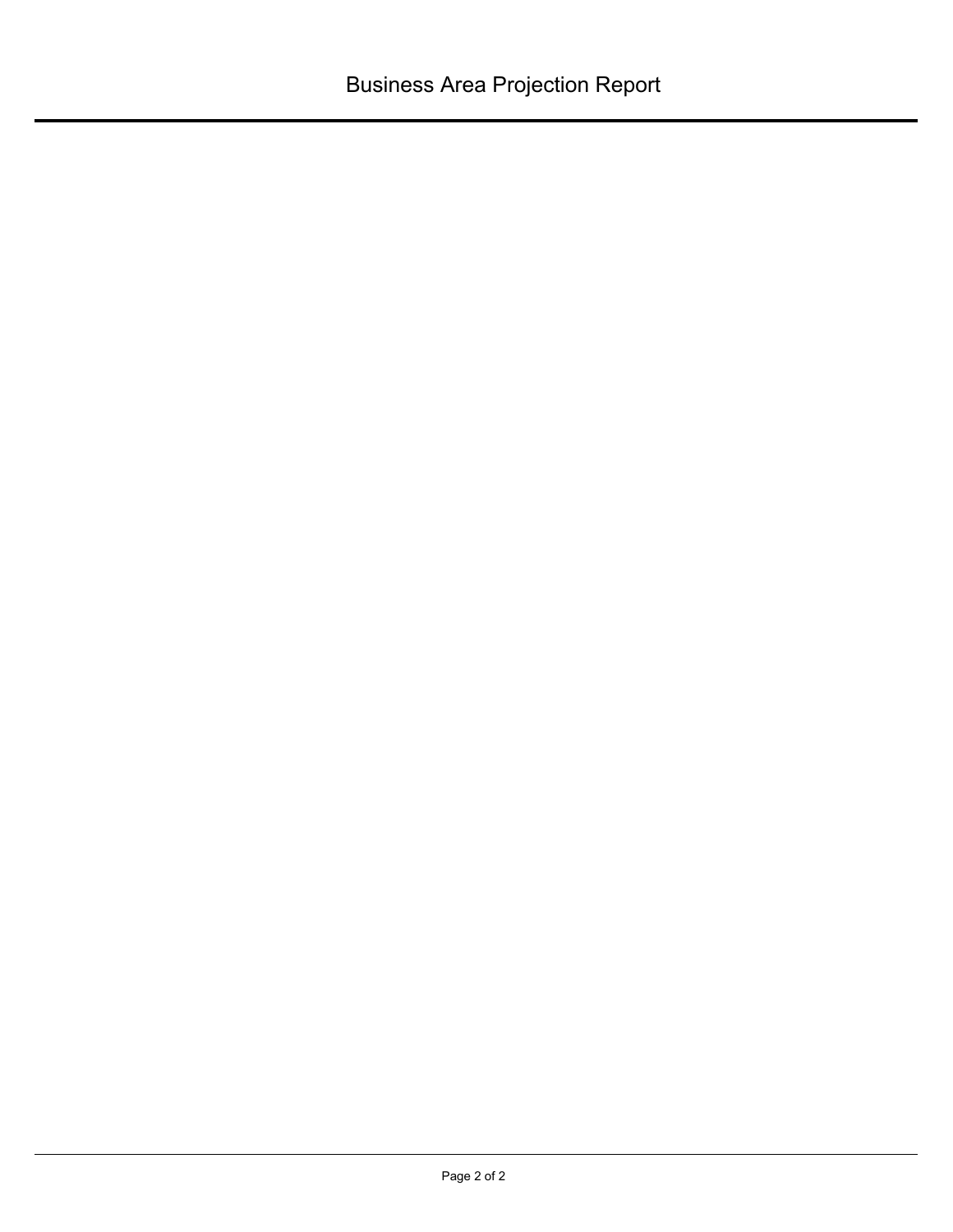| <b>Major Object</b>                    | <b>2020-21 SPRING</b><br><b>2020-21 SPRING</b><br>2020-21 February<br><b>Actuals YTD</b><br><b>Requested Total</b> |                                        |                                            | % Projected Actuals<br>to Requested Total |  |
|----------------------------------------|--------------------------------------------------------------------------------------------------------------------|----------------------------------------|--------------------------------------------|-------------------------------------------|--|
| <b>External Materials and Services</b> | \$5,500,000                                                                                                        | \$0                                    | \$0                                        |                                           |  |
| Internal Materials and Services        | \$1,305,939                                                                                                        | \$0                                    | \$1,304,147                                | 100%                                      |  |
| Personnel                              | \$2,194,061                                                                                                        | \$0                                    | \$277,211                                  | 13%                                       |  |
| Sum:                                   | \$9,000,000                                                                                                        | \$0                                    | \$1,581,358                                | 18%                                       |  |
| <b>Major Object</b>                    | <b>2020-21 SPRING</b><br><b>Requested Total</b>                                                                    | 2020-21 February<br><b>Actuals YTD</b> | <b>2020-21 SPRING</b><br><b>Projection</b> | % Projected Actuals<br>to Requested Total |  |
| Bond & Note Proceeds                   | \$0                                                                                                                | \$0                                    | \$1,581,358                                | #DIV/0                                    |  |
| Fund Transfers - Revenue               | \$9,000,000                                                                                                        | \$0                                    | \$0                                        |                                           |  |
| Sum:                                   | \$9,000,000                                                                                                        | \$0                                    | \$1,581,358                                | 18%                                       |  |

### **Revenue Discussion**

Revenue in the Parks Levy is sourced from an Interfund Loan from the Parks SDC subfund. The Interfund loan will allow PP&R to begin Parks Levy Expenditures in the current year in preparation for summer 2021 programming. Proceeds from the loan are likely to be far less than the \$9 million approved by City Council due to revised timing of equipment purchases and staff recruitment efforts.

#### **Revenue Risks**

None.

#### **Expenditure Discussion**

The supplemental budget passed in February 2021 estimated levy expenditures very conservatively, assuming rapid ramp up of staff and spending. Expenditures in the Personnel and EMS categories are, as expected, likely to be considerably less than the \$9 million approved by City Council due to the revised timing of equipment purchases and staff recruitment efforts. Direct expenditures occur in the Parks General Fund budget and are reimbursed by 619 (Personnel) and 629 (Materials) offsetting accounts in the Parks Levy Fund. Total expenditures are projected to be \$1.2 million to support expected staffing and materials purchased by year end. An additional \$377k is needed to support funds likely to be encumbered for materials and equipment.

#### **Expenditure Risks**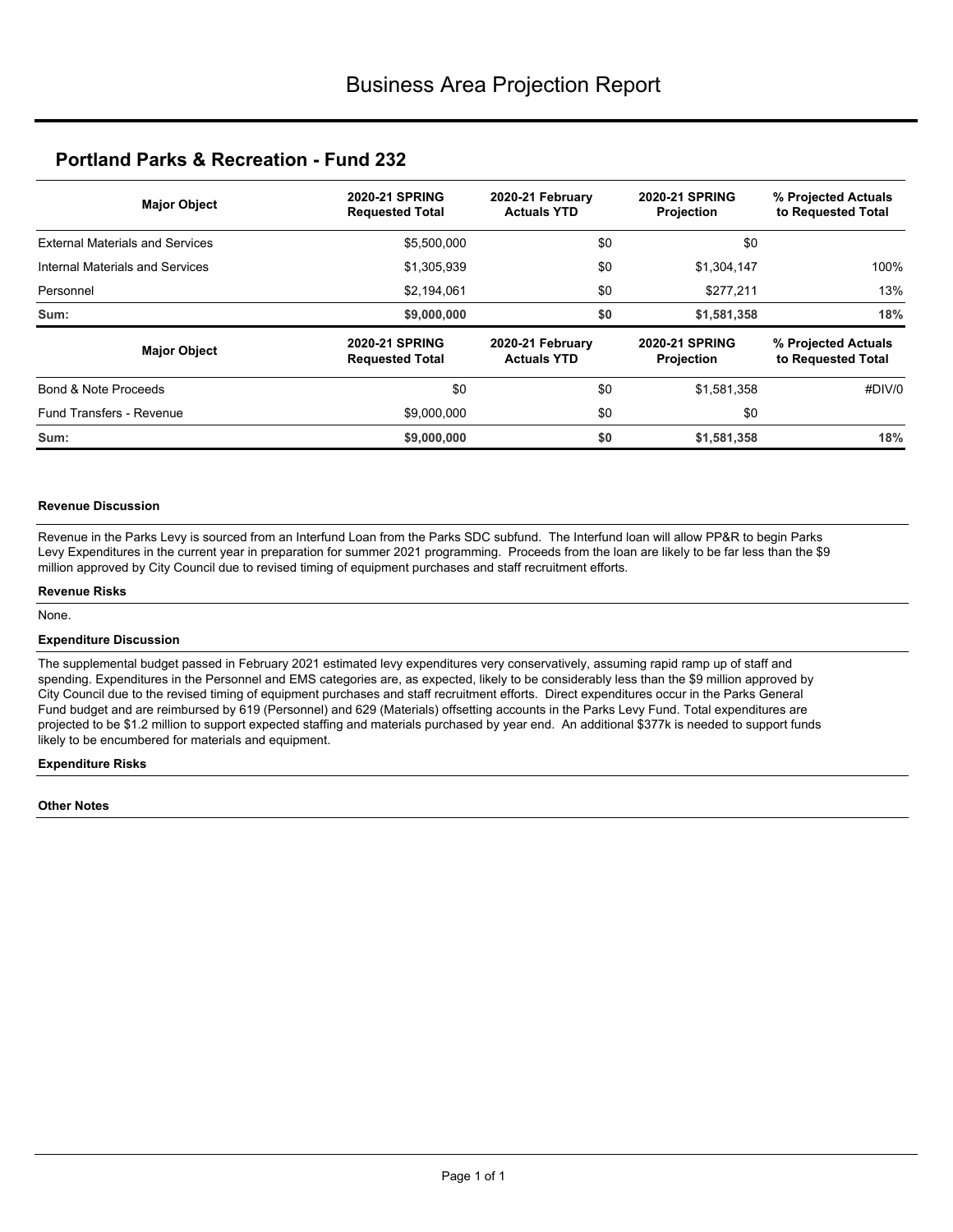| <b>Major Object</b>                    | <b>2020-21 SPRING</b><br><b>Requested Total</b> | 2020-21 March<br><b>Actuals YTD</b> | <b>2020-21 SPRING</b><br>Projection        | % Projected Actuals<br>to Requested Total |
|----------------------------------------|-------------------------------------------------|-------------------------------------|--------------------------------------------|-------------------------------------------|
| Capital Outlay                         | \$12,454,634                                    | \$9,050,559                         | \$12,127,000                               | 97%                                       |
| Contingency                            | \$123,951,930                                   | \$0                                 | \$0                                        | 0%                                        |
| <b>Debt Service</b>                    | \$13,344,908                                    | \$10,184                            | \$4,344,908                                | 33%                                       |
| <b>External Materials and Services</b> | \$32,787,597                                    | \$7,394,756                         | \$9,909,300                                | 30%                                       |
| Fund Transfers - Expense               | \$689,906                                       | \$456,646                           | \$689,906                                  | 100%                                      |
| Internal Materials and Services        | \$1,744,027                                     | \$832,868                           | \$1,052,092                                | 60%                                       |
| Personnel                              | \$4,280,561                                     | \$2,058,614                         | \$2,759,060                                | 64%                                       |
| Sum:                                   | \$189,253,563                                   | \$19,803,627                        | \$30,882,266                               | 16%                                       |
| <b>Major Object</b>                    | <b>2020-21 SPRING</b><br><b>Requested Total</b> | 2020-21 March<br><b>Actuals YTD</b> | <b>2020-21 SPRING</b><br><b>Projection</b> | % Projected Actuals<br>to Requested Total |
| Beginning Fund Balance                 | \$173,252,392                                   | \$0                                 | \$173,252,392                              | 100%                                      |
| Bond & Note Proceeds                   | \$200,000                                       | \$0                                 | \$200,000                                  | 100%                                      |
| <b>Charges for Services</b>            | \$5,800,000                                     | \$8,054,968                         | \$5,800,000                                | 100%                                      |
| <b>Fund Transfers - Revenue</b>        | \$5,985,523                                     | \$0                                 | \$5,281,785                                | 88%                                       |
| Interagency Revenue                    | \$0                                             | \$2,586                             | \$0                                        |                                           |
| Miscellaneous                          | \$4,015,648                                     | \$3,616,884                         | \$4,015,648                                | 100%                                      |
| Sum:                                   | \$189,253,563                                   | \$11,674,438                        | \$188,549,825                              | 100%                                      |

#### **Revenue Discussion**

Revenues in the fund consist of Bond Sales (BNDNT); General Fund Major Maintenance and LID funds (FNDXFERS), System Development Charges (SC), Interest on Investments, Donations, and Loan Repayments (MISC).

### **Revenue Risks**

There are no risks to revenue at this point in the fiscal year; budgeting was very conservative due to COVID-19.

#### **Expenditure Discussion**

In recent years, expenditures have been budgeted to fullest degree allowed by funding availability so that capital acquisition, development, or maintenance projects could move forward quickly without the risk of being slowed due to appropriation constraints. However, this approach results in a large budget-to actuals variance at year end. In addition to this, the last quarter of this fiscal year is likely to have slow spending due to the current health and economic crisis so an attempt was made to tighten this approach; however, External Materials & Services and Capital may still be underspent depending on how much project work can be completed before year end.

#### **Expenditure Risks**

None.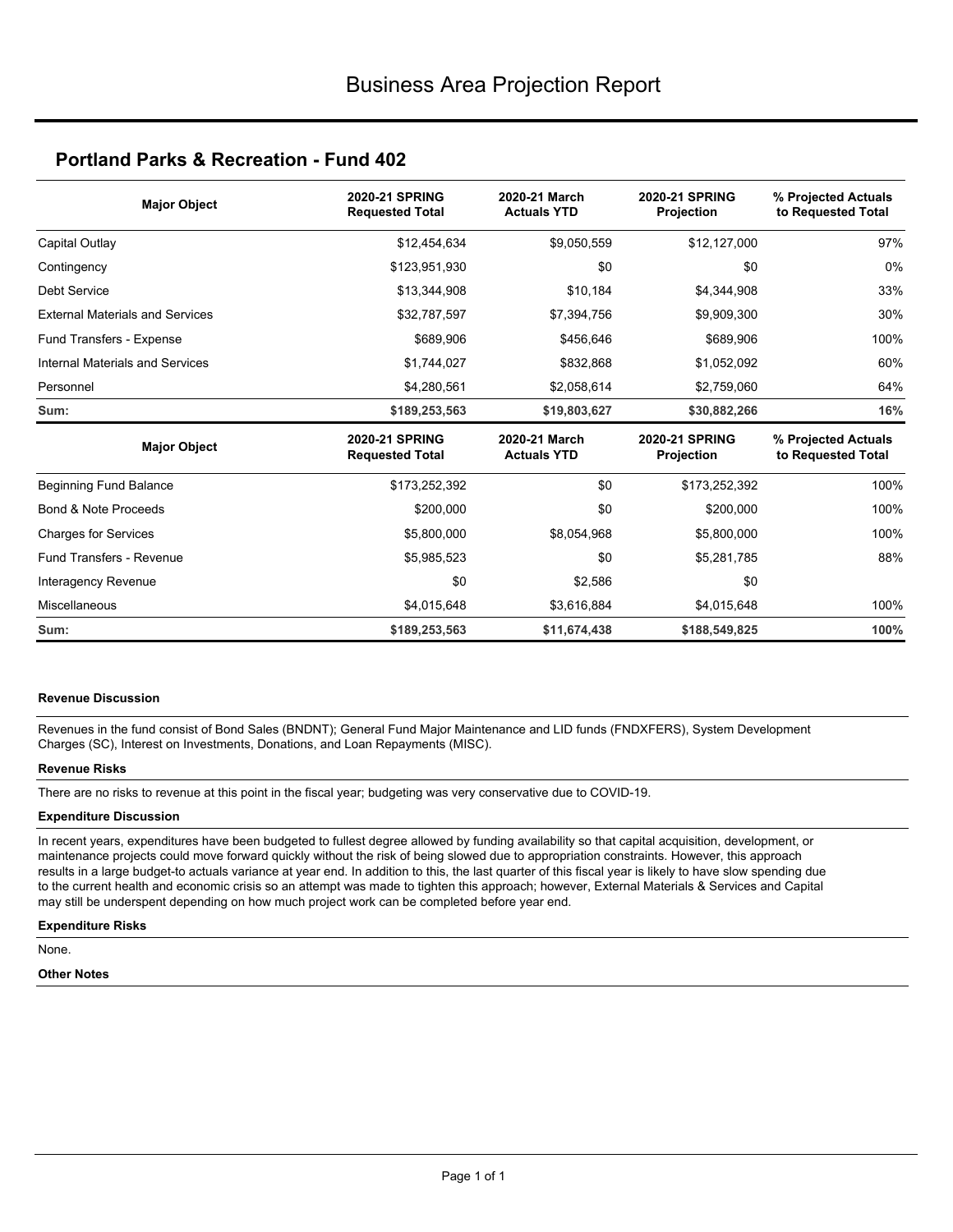| <b>Major Object</b>                    | <b>2020-21 SPRING</b><br>2020-21 March<br><b>2020-21 SPRING</b><br><b>Actuals YTD</b><br><b>Requested Total</b><br>Projection |                                     | % Projected Actuals<br>to Requested Total  |                                           |
|----------------------------------------|-------------------------------------------------------------------------------------------------------------------------------|-------------------------------------|--------------------------------------------|-------------------------------------------|
| Capital Outlay                         | \$50,000                                                                                                                      | \$26,839                            | \$30,000                                   | 60%                                       |
| Contingency                            | \$2,921,689                                                                                                                   | \$0                                 | \$3,772,155                                | 129%                                      |
| Debt Service                           | \$442,518                                                                                                                     | \$18,080                            | \$433,447                                  | 98%                                       |
| <b>External Materials and Services</b> | \$4,879,956                                                                                                                   | \$2,900,396                         | \$4,612,911                                | 95%                                       |
| Fund Transfers - Expense               | \$398,707                                                                                                                     | \$259,960                           | \$398,707                                  | 100%                                      |
| Internal Materials and Services        | \$493,475                                                                                                                     | \$272,993                           | \$440,888                                  | 89%                                       |
| Personnel                              | \$3,343,790                                                                                                                   | \$2,176,530                         | \$3,275,093                                | 98%                                       |
| Sum:                                   | \$12,530,135                                                                                                                  | \$5,654,798                         | \$12,963,201                               | 103%                                      |
| <b>Major Object</b>                    | <b>2020-21 SPRING</b><br><b>Requested Total</b>                                                                               | 2020-21 March<br><b>Actuals YTD</b> | <b>2020-21 SPRING</b><br><b>Projection</b> | % Projected Actuals<br>to Requested Total |
| Beginning Fund Balance                 | \$1,780,615                                                                                                                   | \$0                                 | \$1,780,615                                | 100%                                      |
| <b>Charges for Services</b>            | \$10,719,520                                                                                                                  | \$6,776,750                         | \$10,721,639                               | 100%                                      |
| Miscellaneous                          | \$30,000                                                                                                                      | \$25,179                            | \$27,500                                   | 92%                                       |
| Sum:                                   | \$12,530,135                                                                                                                  | \$6,801,929                         | \$12,529,754                               | 100%                                      |

#### **Revenue Discussion**

Revenues generally come from golf play reservations, golf cart rentals, driving range, lessons, food and beverage/events, and pro shop sales.

Revenues are projected to come in higher than previously budgeted. Demand for golf has been higher than anticipated due to golf being a safe recreational activity during the COVID-19 pandemic. Adjustments for this anticipated increase have been made in Spring BMP.

#### **Revenue Risks**

None for now. Demand for golf is at a 20-year high, and the program is accumulating a fund balance that is sufficient to cover any weatherrelated closures.

#### **Expenditure Discussion**

Golf expenditures include golf maintenance personnel, maintenance supplies and services, utilities, concessionaire fees, and management company expenses.

Expenditures have been in line with budget with the exception of increases due to increases in demand for play. Adjustments to accommodate these increases have been made in the Spring BMP technical adjustments.

Contingency will likely be higher than anticipated due to extra revenues.

#### **Expenditure Risks**

Golf has a major maintenance funding gap, even with projected increase in the ending fund balance. The increased fund balance will be used to address a portion of the gap, but the risk of a major maintenance failure still exists.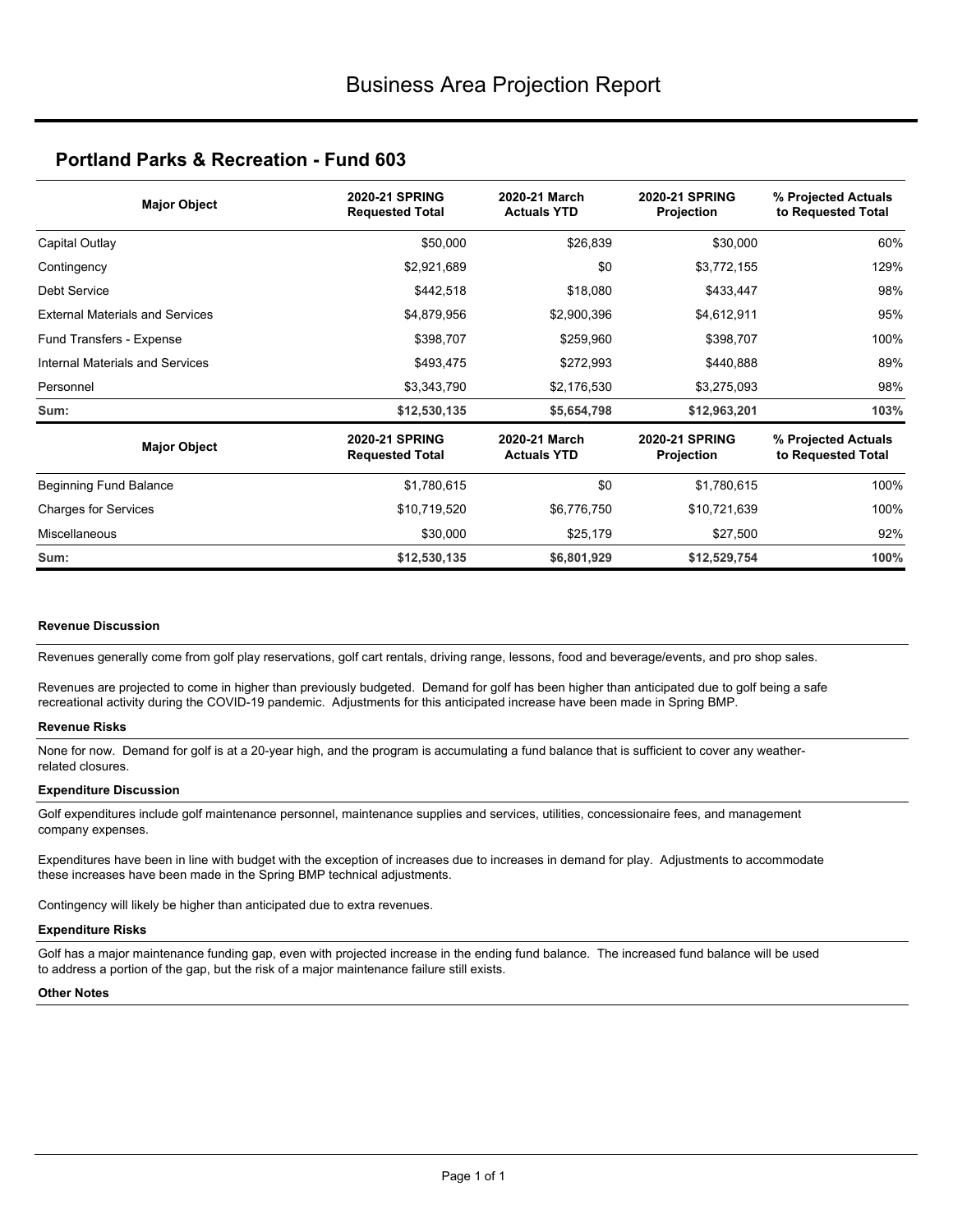| <b>Major Object</b>                    | <b>2020-21 SPRING</b><br><b>Requested Total</b> | 2020-21 March<br><b>Actuals YTD</b> |                                            | % Projected Actuals<br>to Requested Total |     |
|----------------------------------------|-------------------------------------------------|-------------------------------------|--------------------------------------------|-------------------------------------------|-----|
| Contingency                            | \$570,276                                       | \$0                                 | \$570,276                                  | 100%                                      |     |
| Debt Service                           | \$99,525                                        | \$3,481                             | \$99,525                                   | 100%                                      |     |
| <b>External Materials and Services</b> | \$602,459                                       | \$202,861                           | \$500,000                                  | 83%                                       |     |
| Fund Transfers - Expense               | \$102,453                                       | \$67,172                            | \$102,453                                  | 100%                                      |     |
| Internal Materials and Services        | \$112,587                                       | \$73,531                            | \$112,587                                  | 100%                                      |     |
| Personnel                              | \$725,971                                       | \$495,762                           | \$750,000                                  | 103%                                      |     |
| Sum:                                   | \$2,213,271                                     | \$842,806                           | \$2,134,841                                | 96%                                       |     |
| <b>Major Object</b>                    | <b>2020-21 SPRING</b><br><b>Requested Total</b> | 2020-21 March<br><b>Actuals YTD</b> | <b>2020-21 SPRING</b><br><b>Projection</b> | % Projected Actuals<br>to Requested Total |     |
| Beginning Fund Balance                 | \$854,851                                       | \$0                                 | \$854,851                                  | 100%                                      |     |
| <b>Charges for Services</b>            | \$1,328,430<br>\$730,070                        |                                     |                                            | \$1,250,000                               | 94% |
| <b>Miscellaneous</b>                   | \$29,990                                        | \$5,535                             | \$29,990                                   | 100%                                      |     |
| Sum:                                   | \$2,213,271                                     | \$735,605                           | \$2,134,841                                | 96%                                       |     |

#### **Revenue Discussion**

The PIR fund is where all receipts from the Portland International Raceway are budgeted. Revenue streams include facility/course rentals, promoter fees, concessions, and admission/parking fees.

For fiscal year 2020-21, earned revenues are projected down from prior years because of COVID-19 restrictions and closures.

### **Revenue Risks**

PIR has not had spectators the entire fiscal year, and will likely not before the end of the fiscal year. The program has been able to keep the fund solvent by earning revenues from non-spectator events, and private vehicle testing fees. The fund is projected to be solvent through June of 2021. However, extended closures or further restrictions would put the fund in danger of becoming insolvent in fiscal year 2021-22.

#### **Expenditure Discussion**

Expenditures in the PIR fund include personnel charges for all full-time and seasonal staff at the track, utilities, maintenance supplies and services, and all internal materials and services. Also currently included is the repayment of an interfund loan. Portland City Council recently approved a loan repayment restructure that allows PP&R to repay only the interest on the loan for the current fiscal year. Principal repayment will resume in fiscal year 2021-22.

Expenses have been dialed down due to anticipation of continued lost revenue. This has allowed the fund to remain positive for the current year.

#### **Expenditure Risks**

Risks to expenditures include any extended closures that would prevent the raceway from funding its expenses. To date, PP&R has been able to keep the asset maintained to be used once restrictions spectators are eased.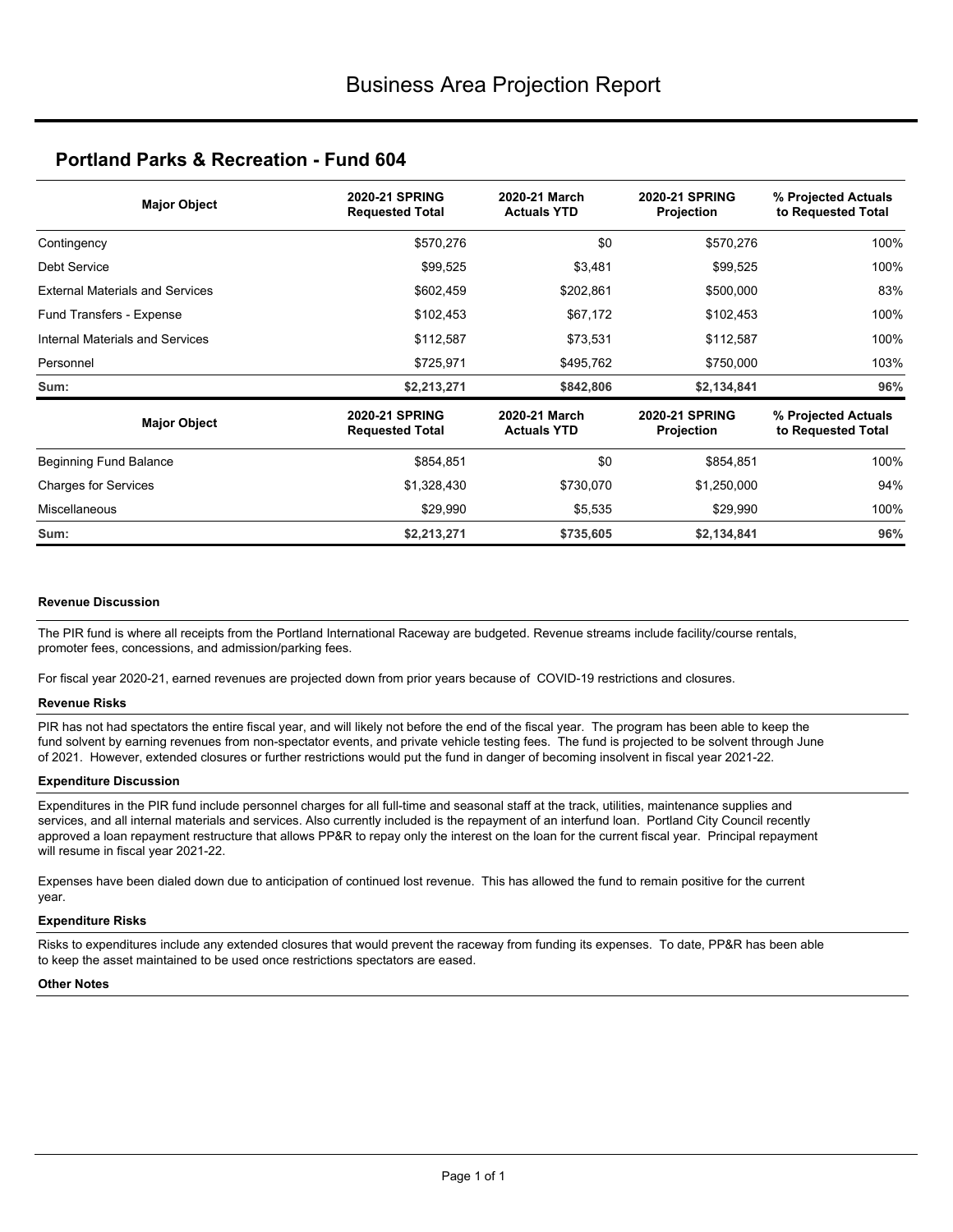# FY 2019-20 Budget Note Update

# **Portland Parks & Recreation**

### **Date of Budget Note:** July 1, 2019 in the FY 2019-20 Adopted Budget

**Budget Note Title:** Completion of Critical Planning Efforts and Preparation for Vision Plan

**Budget Note Language:** Council directs Portland Parks & Recreation to complete and present to Council three key planning processes prior to moving forward with the Vision Plan planning process: the financial sustainability plan, the cost-recovery plan, and the level of service plans for parks and community centers. These efforts should define any financial and service constraints and opportunities prior to engaging the community in the vision planning process.

As part of these primary planning efforts, Portland Parks & Recreation should explicitly identify strategies for addressing the bureau's major maintenance gap and park expansion due to the increase in system development charge revenues. Additionally, the level of service study should include a preliminary plan that addresses the City's goals around neighborhood and full-service community centers within the financial constraints defined in the financial plan.

### **Summary Status:** Underway

### **Budget Note Update:** March 25, 2021

Since the last update of this budget note Portland voters passed a five-year Local Option Parks Levy (Parks Levy) that is expected to generate \$45-\$48 million annually. The Bureau continues to align its long-term planning efforts with development of the Sustainable Future program, including a focused effort on updating the bureau's mission statement and developing the Health Parks, Healthy Portland strategic planning effort.

Significant work has begun on each of these planning processes. PP&R anticipates finalizing and aligning these efforts as part of the bureau's "Healthy Parks, Healthy Portland" planning framework to update the Mission, Vision, Values, and strategic objectives of the bureau. PP&R plans to continually adjust our financial, cost recovery, and levels of service to ensure we are navigating towards a long-term balance between service and cost. Status updates on each of the initiatives are below.

- *1) Budget Note item: Financial Sustainability Plan*
	- a. Re-booted and enhanced 5-year forecasting, including General Fund, Enterprise, and other funds.
	- b. Developed a 15- year forecast for the park system, modeling would happen to service levels at three different system funding levels.
	- c. Analyzed a number of alternative funding options, including several that could address the bureau's major maintenance gap and permanent funding for operating funds.
	- a. Held a Sustainable Future Work Session with City Council in November 2019, using the 15-year system model to have a discussion with City Council about which direction they wanted PP&R to pursue (higher funding/higher service, lower funding/lower service), and which alternative funding sources they supported the bureau pursuing.
	- b. Referred a funding measure to the ballot. With City Council support for the Bureau pursuing alternative funding to achieve higher service level goals, PP&R then worked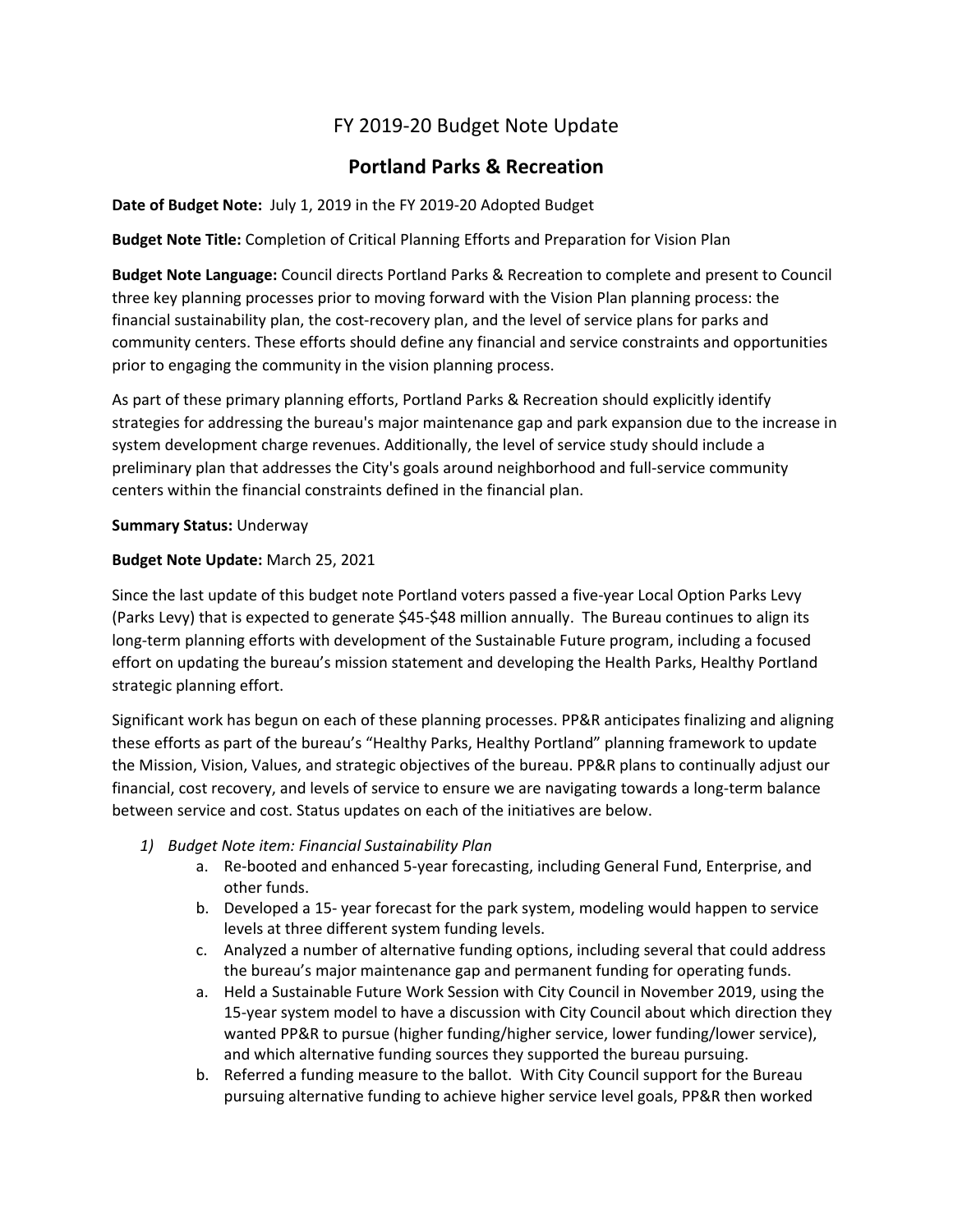with City Council to prepare a 5-year operating levy, which was approved by Portland voters in November 2019. Among other things, this operating Parks Levy can fund the O&M associated with new System Development Charge Fund investments.

c. Increased resources for the ongoing effort. In February 2021, PP&R hired a Sustainable Future Program Manager. In 2021, the Sustainable Future Program Manager will be working on further developing and refining the long-term system model and continuing to move an alternative funding strategy to address the bureau's major maintenance gap forward.

### *2) Budget Note item: Cost-Recovery Plan*

The first phase of the cost recovery policy update was completed in 2018, culminating in a presentation to Council of the framework for further technical development and implementation. That work was put on hold, initially due to the bureau's financial crisis of 2019 and then due to COVID-19 reprioritizations. With the passage of the Parks Levy – and the consequent opportunity to reduce cost as a barrier to participation in PP&R programming - this project has renewed urgency and is being restarted, with the goal of having a policy in place by Fall 2021.

## *3) Budget Note item: Level of Service Plans for Parks and Community Centers Developed Parks and Natural Areas*

The Level of Service Guidance for Developed Parks and Natural Areas reflects the community's desire for 13 park assets based on feedback received through a variety of outreach efforts. Since July 2019, PP&R:

- a. Synthesized extensive community engagement, including statistically valid survey methods, focus groups for communities of color and non-English speakers, informal surveys, and analyzed significant community input from recent engagement efforts.
- b. Reviewed current service levels and analyzed costs to provide, operate, maintain, and replace current park assets. We determined staffing needs to maintain these and calculated the additional resources needed to fill the gaps in service. PP&R used Geographic Information Systems (GIS) capabilities, professional staff expertise and a 3 member Parks Board working group to recommend a future Developed Parks and Natural Area Level of Service.
- c. Developed a first draft document, reviewed by staff, a Parks board subcommittee and Bureau management. A second draft integrated comments and developed Additional Near-Term Adjusted Guidance LOS Recommendations for four of the recreational assets and was reviewed by Parks management and the Parks Board subcommittee.

### *Community Centers*

- a. Staff applied the Vision Plan 2020 3-mile Level of Service and reviewed how well we are serving the city with four full-service community centers, using GIS data sets for Dwelling Units (past, present, and future).
- b. Staff built maps through a geographic projection of 3-mile travel distance for full-service community centers and applied the PP&R Service Equity Tool.

*Combined Draft*

a. A final draft Level of Service Guidance for Developed Parks and Natural Areas and Full-Service Community Centers and an Executive Summary is in final working draft form.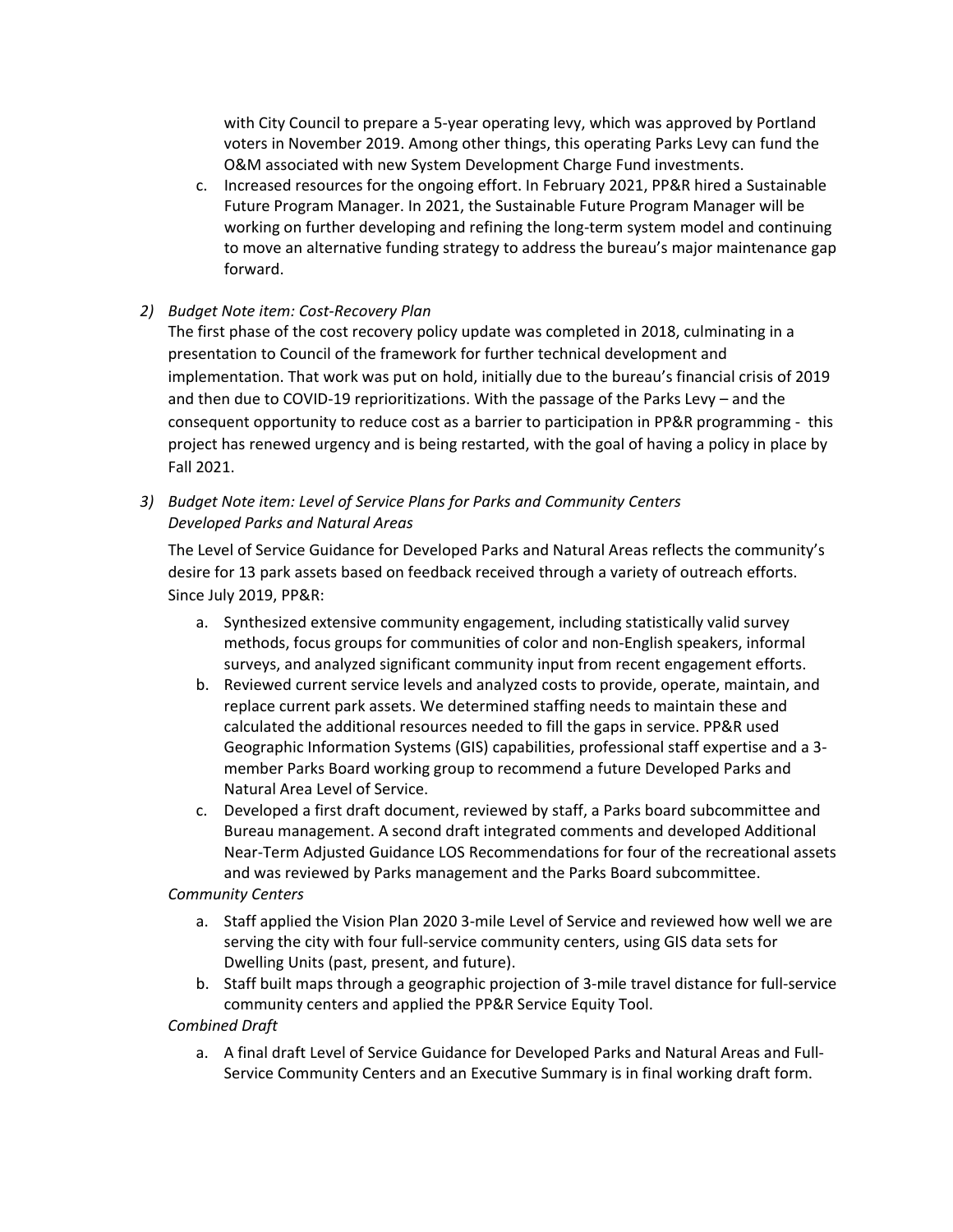# FY 2019-20 Budget Note Update

# **Portland Parks & Recreation**

**Date of Budget Note:** July 1, 2019 in the FY 2019-20 Adopted Budget

**Budget Note Title:** FY 2020-21 Funding for Multnomah Arts Center

**Budget Note Language:** Council directs the City Budget Office to increase the Portland Parks & Recreation Current Appropriation Level by \$265,629 on a one-time basis in FY 2020-21 to fund the expected revenue shortfall of the Multnomah Arts Center.

Additionally, Council directs Portland Parks & Recreation to complete and present to Council a plan for the long-term sustainability of the Multnomah Arts Center prior to moving forward with the additional gap backfill funds. The plan should detail the cost recovery plan and the level of service plans for the center. These efforts should define any financial and service constraints.

**Summary Status:** Underway

### **Budget Note Update:** March 25, 2021

TheCOVID-19 pandemic and associated restrictions combined with the passage of the Parks Levy have altered the timeline and process for this project. As the new realities continue to evolve, so does the analysis. This has included detailed review of expense, revenue and staff workloads associated with specific program types. In addition to financial sustainability goals, more equity and diversity in services and participants are critical to the success of these programs. Initial indications show that more focused program delivery could achieve existing revenue targets, lower current expenditures, and free up capacity to support community engagement, outreach, and increased partnerships. As analysis of different operating models are reviewed, financial sustainability and equity of services will be closely connected. PP&R expects to have programming, budget, rental/lease and building operation options in summer of 2021.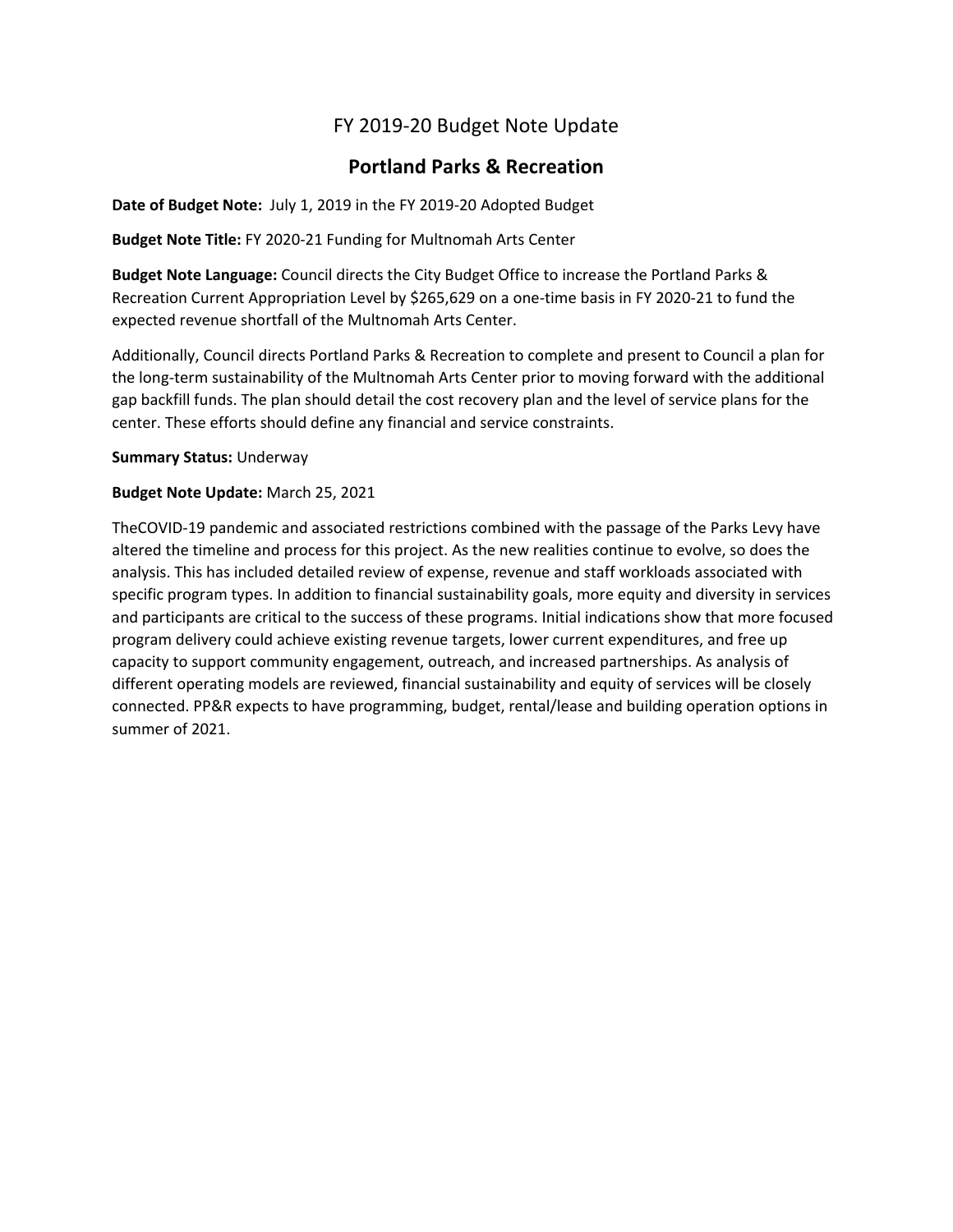# FY 2019-20 Budget Note Update

# **Portland Parks & Recreation**

**Date of Budget Note:** July 1, 2019 in the FY 2019-20 Adopted Budget

**Budget Note Title:** Operations and Maintenance Funding Sustainability

**Budget Note Language:** Council directs Portland Parks & Recreation and the City Budget Office to work together to develop, as part of Parks & Recreation's upcoming Financial Sustainability Plan, a mechanism that allows the bureau to better plan for the amount of General Fund available for O&M over the next five years. That mechanism should increase the transparency, accountability, and predictability of the bureau's O&M planning and needs. Council could then direct new parks and amenities to be designed to meet funding constraints. This mechanism should be developed in advance of the FY 2019-20 Fall BMP for consideration and potential implementation as part of that process.

This approach would better align the bureau's capital planning and budgeting processes and more effectively achieve the goals stated in the City's Operations and Maintenance policy. That policy is intended to ensure that:

- A funding plan is in place for the maintenance and lifecycle replacement of new capital assets and equipment.
- Bureaus that require additional resources particularly General Fund for the maintenance and lifecycle replacement of new capital assets and equipment have a assets come into service.
- City Council is aware of the cumulative out-year maintenance and lifecycle replacement cost impact of capital plans during the budget process.
- City Council, to the greatest degree possible, prospectively approves increases to General Fund appropriation levels in the context of the budget process.

### **Summary Status:** Underway

### **Budget Note Update:** March 19, 2021

In April 2020, the City Budget Office (CBO) and PP&R began discussions on an updated methodology for addressing Operations and Maintenance funding. In the most recent meeting, CBO proposed a conceptual methodology that bases O&M funding on a percentage of historical revenue from System Development Charges.

With the passage of the Parks Levy, the context of those initial plans has changed. Due to capacity constraints in both bureaus and staff turnover at CBO, this effort has been delayed. However, PP&R is eager to continue the development of this funding sustainability plan as it will be critical to short- and long-term planning efforts going forward.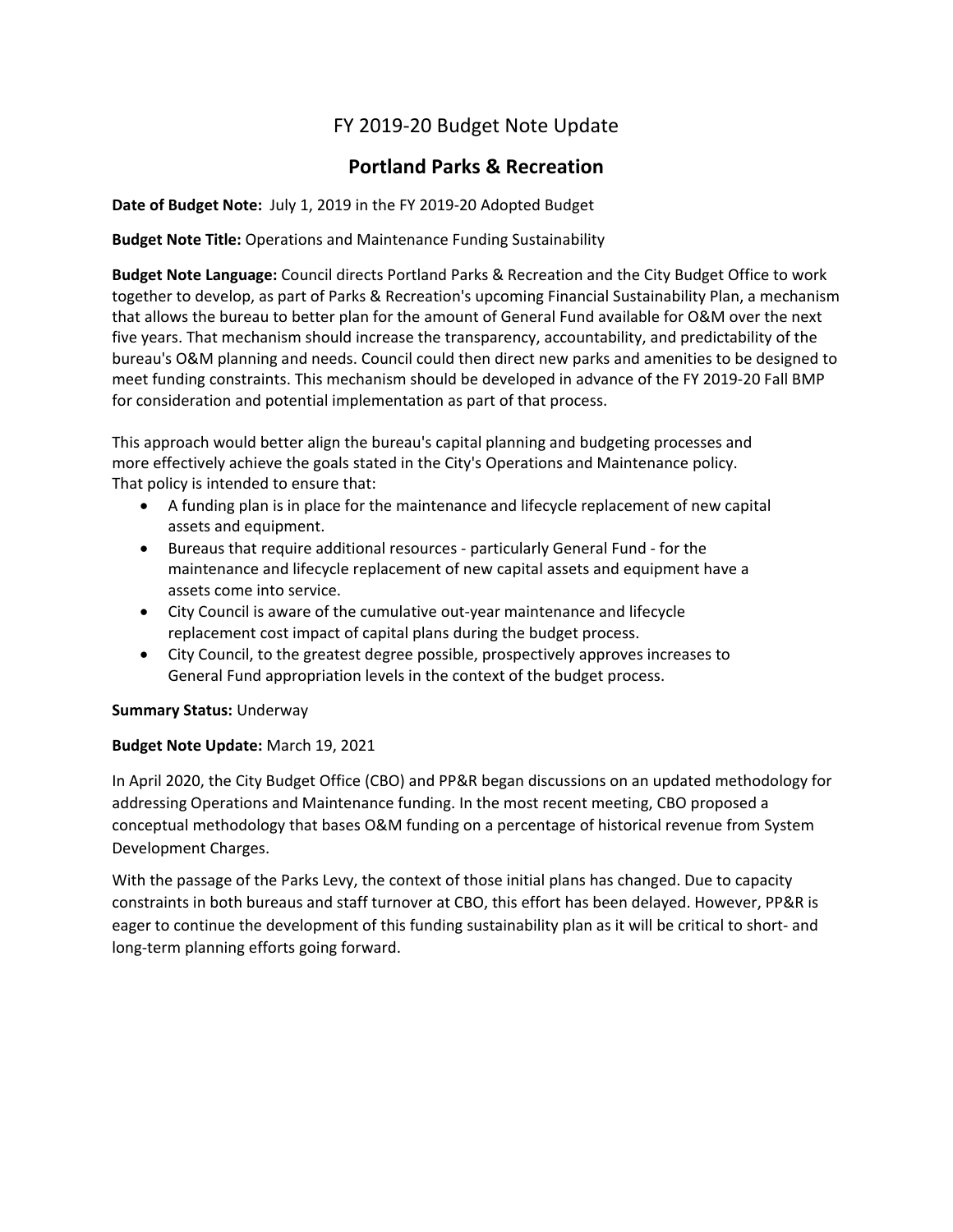# **Portland Parks & Recreation**

| <b>CIP Program Name</b>      | 2019-20<br><b>Adopted</b><br><b>Budget</b> | 2019-20<br><b>Revised</b><br><b>Budget</b> | 2019-20<br><b>Actuals</b> | <b>PY</b><br><b>Variance</b> | <b>PY Percent</b><br>of Actuals<br>to Revised | 2020-21<br><b>Adopted</b><br><b>Budget</b> | 2020-21<br><b>SPRING</b><br><b>Requested</b><br>Total | 2020-21<br>February<br><b>Actuals</b><br><b>YTD</b> | <b>Spring</b><br>Req. to<br><b>Adopted</b><br>Variance | <b>Spring</b><br>Req. to<br>Adopted %<br>Variance |
|------------------------------|--------------------------------------------|--------------------------------------------|---------------------------|------------------------------|-----------------------------------------------|--------------------------------------------|-------------------------------------------------------|-----------------------------------------------------|--------------------------------------------------------|---------------------------------------------------|
| Acquisitions                 | 10,976,168                                 | 989,168                                    | 3,500                     | $-985,668$                   | 0.35%                                         | 4,423,284                                  | 4,423,284                                             | 3,877                                               | 0                                                      | 0%                                                |
| Amenities                    | 0                                          | 0                                          | 3,756                     | 3,756                        |                                               | $\mathbf{0}$                               | 0                                                     | 3,632                                               | 0                                                      |                                                   |
| <b>Buildings &amp; Pools</b> | 10,032,028                                 | 9,023,028                                  | 1,954,985                 | $-7,068,043$                 | 21.67%                                        | 13,439,690                                 | 4,353,190                                             | 3,352,196                                           | $-9,086,500$                                           | $-208.73%$                                        |
| <b>Developed Parks</b>       | 48,867,949                                 | 13,167,949                                 | 3,508,575                 | $-9,659,374$                 | 26.64%                                        | 21,122,959                                 | 16,049,597                                            | 2,732,669                                           | $-5,073,362$                                           | $-31.61\%$                                        |
| Green Infrastructure         | 3,106,310                                  | 6,490,445                                  | 5,924,650                 | $-565,795$                   | 91.28%                                        | 549,644                                    | 3,016,644                                             | 2,978,719                                           | 2,467,000                                              | 81.78%                                            |
| Park Amenities & Trails      | 5,024,557                                  | 1,179,557                                  | 1,790,728                 | 611,171                      | 151.81%                                       | 3,493,622                                  | 1,714,897                                             | 2,087,686                                           | $-1,778,725$                                           | $-103.72\%$                                       |
| <b>Recreation Features</b>   | 2,573,961                                  | 2,023,961                                  | 369,650                   | $-1,654,311$                 | 18.26%                                        | 2,008,272                                  | 370,272                                               | 309,736                                             | $-1,638,000$                                           | -442.38%                                          |
| Utilities, Roads & Trails    | 7,612,664                                  | 3,450,664                                  | 1,426,728                 | $-2,023,936$                 | 41.35%                                        | 4,460,443                                  | 1,333,724                                             | 1,131,766                                           | $-3,126,719$                                           | $-234.44\%$                                       |
| Sum:                         | 88,193,637                                 | 36,324,772                                 | 14,982,572                | $-21,342,200$                | $-58.75%$                                     | 49,497,914                                 | 31,261,608                                            | 12,600,281                                          | $-18,236,306$                                          |                                                   |

**Current Year Variance Description**